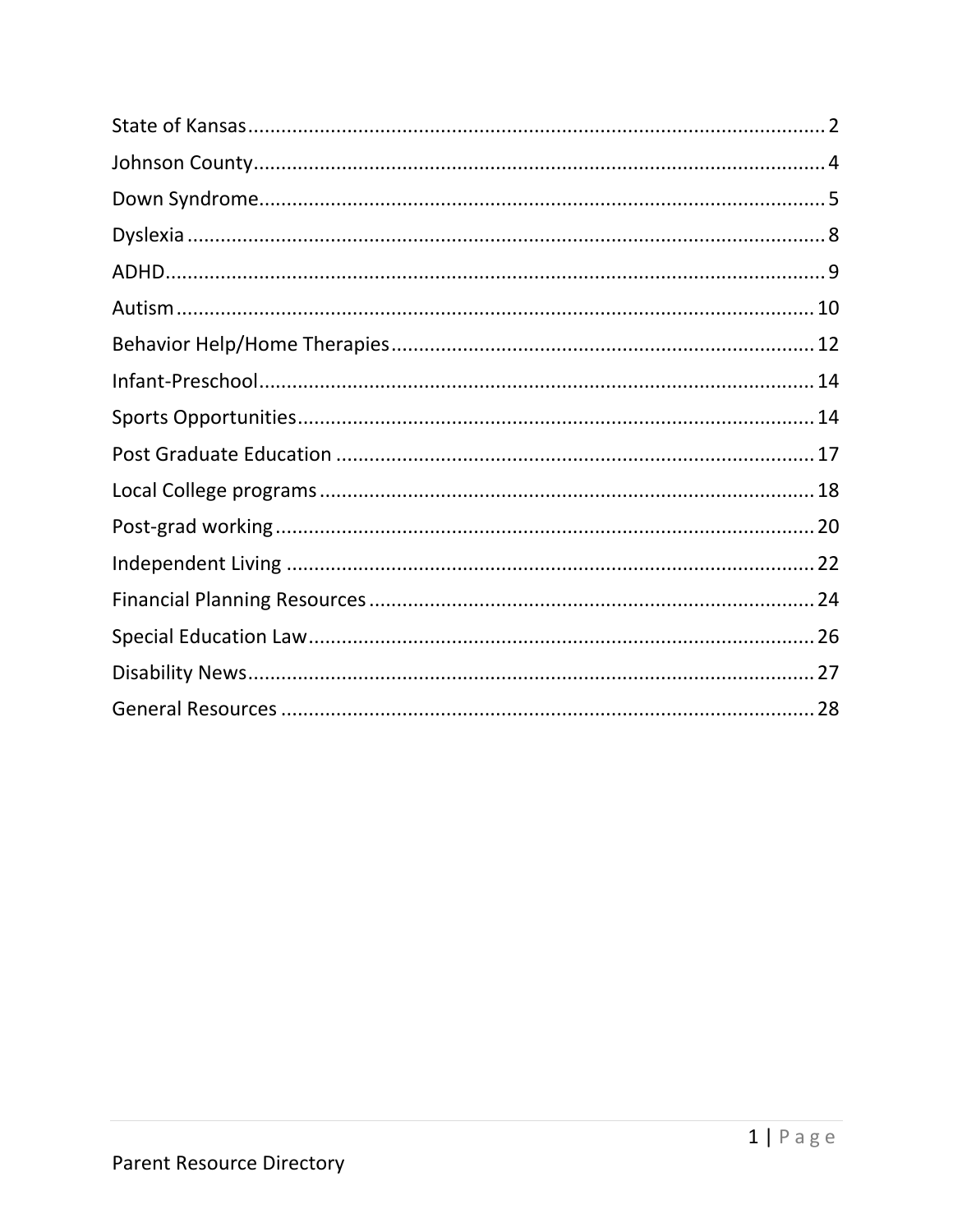# <span id="page-2-0"></span>State of Kansas

#### **[Locate your Kansas legislators](http://maps.kansasgis.org/demograph/ims/myelect.cfm)**

This site helps you to locate your legislators by typing in your home address.

# http://www.kslegislature.org/li/

#### **Families Together, Inc.**

This organization is the Kansas [Parent Training and Information \(PTI\)](https://familiestogetherinc.org/parent-training-information-center/) & [Family-to-](https://familiestogetherinc.org/family-to-family-health-information-center/)[Family Health Information \(F2F\)](https://familiestogetherinc.org/family-to-family-health-information-center/) Center. 501 (c )3 non-profit organization that provides support and information for families of children, from birth to age 26, with disabilities and/or special health care needs. Programs are offered at no cost to families, and are available in English and Spanish.

<https://familiestogetherinc.org/>

# **TASN Kansas Technical Assistance System Network (TASN)**

TASN provides technical assistance to support school districts' systematic implementation of evidence-based practices. While Tasn is an organization supporting educators, their website contains valuable resources pertaining to parents and families.

<https://www.ksdetasn.org/search/resources>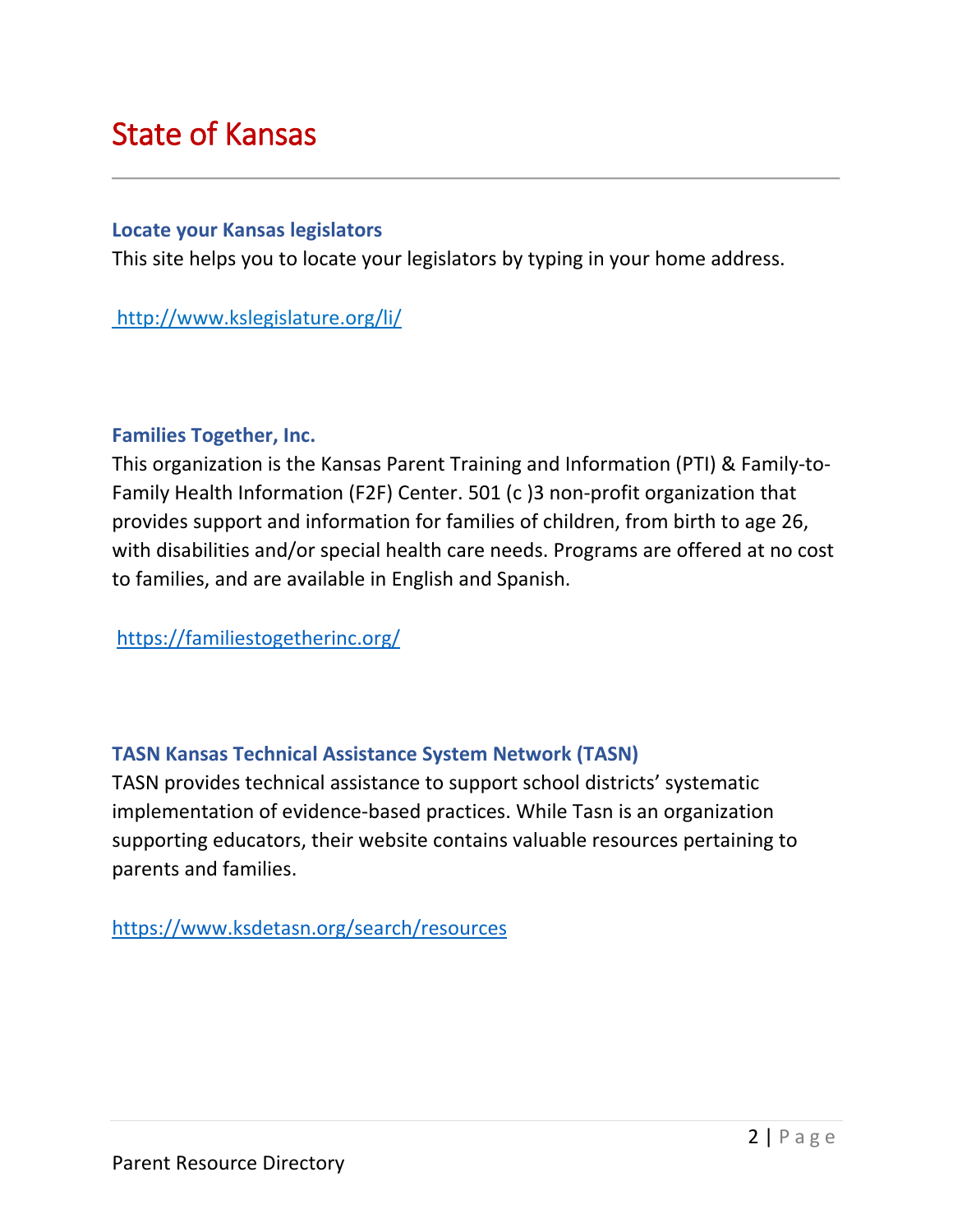# **Building a Life a transition guide**

Building a Life is a guide for families of young adults with disabilities who are transitioning into adult life. Building a Life can help you help young adults move toward independence. The information on this site will assist with decisions ranging from where young adults can live, to how they will make a living, manage their own health and more.

http://www.buildingalife.ku.edu/

# **Self-advocate Coalition of Kansas**

The Self Advocate Coalition of Kansas (SACK) website where we work to promote the Empowerment and Independence of Individuals with Intellectual/Developmental Disabilities If you want to learn more about SACK, the trainings we offer, the annual SACK conference, or how to join or start a local self advocacy group in your area, just click on the buttons at the top of the page. We will be constantly updating our website to keep you informed about the self advocacy movement in Kansas.

http://www.sackonline.org/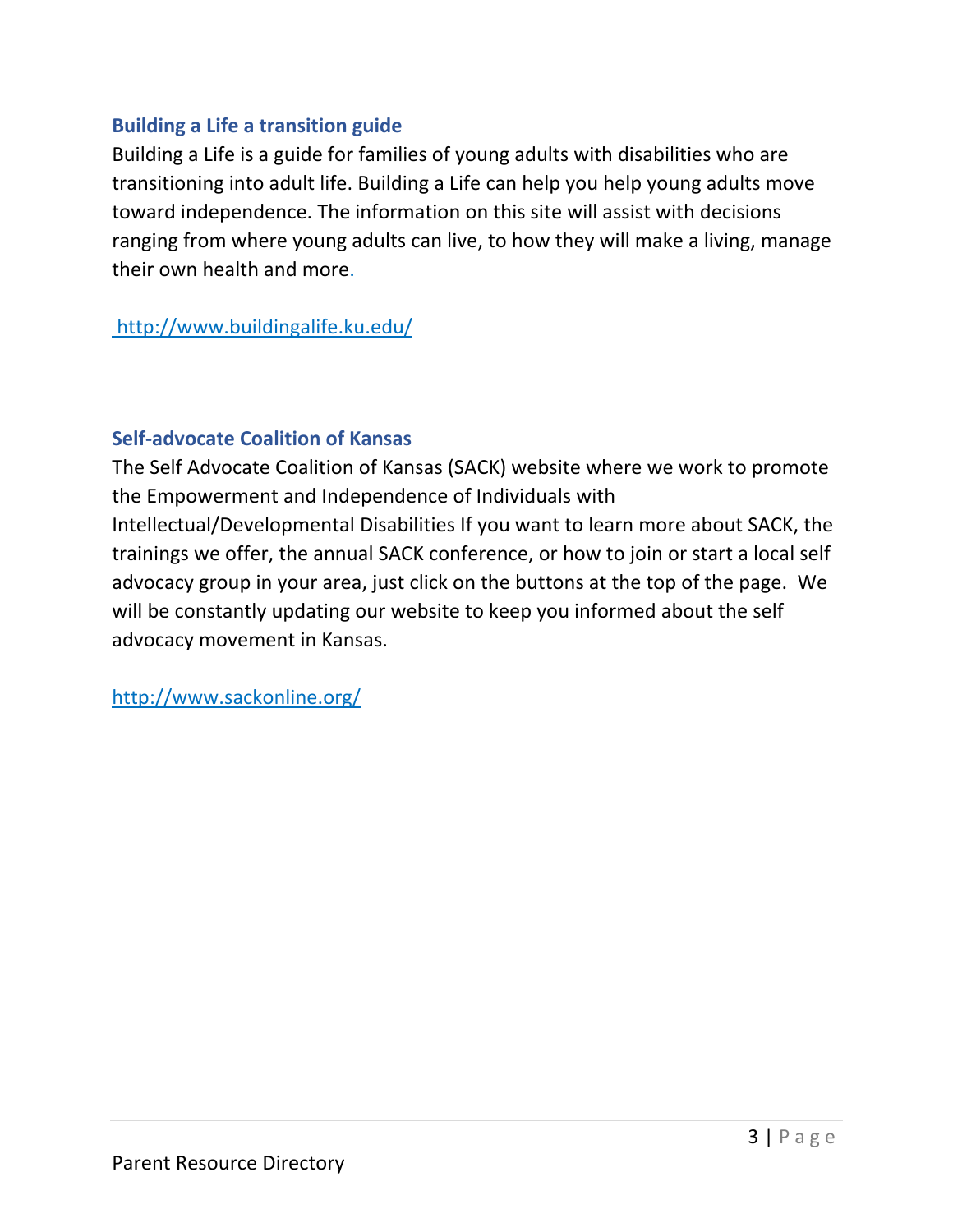# <span id="page-4-0"></span>Johnson County

### **Johnson County Developmental Supports**

An agency of Johnson County government that facilitates career and personal development for JoCo residents with intellectual and developmental disabilities. Designated as Johnson County's Community Developmental Disabilities Organization (CDDO). JCDS is the single point of entry for those seeking DD services, determines eligibility for services and coordinates a network of providers. Contact JCDS to sign up for Medicaid or be put on the waitlist for the Medicaid Waiver.

https://www.jocogov.org/dept/developmental-supports/home

### **The Take Me Home Program**

Sponsored by the Johnson County Sheriff's Department. This program is a database maintained by the Johnson County Sheriff's Office Communications Division of individuals with intellectual disabilities. Individual's information is updated every year and can be accessed by law enforcement in case of emergency.

http://jocosheriff.org/divisions-units/dispatch/take-me-home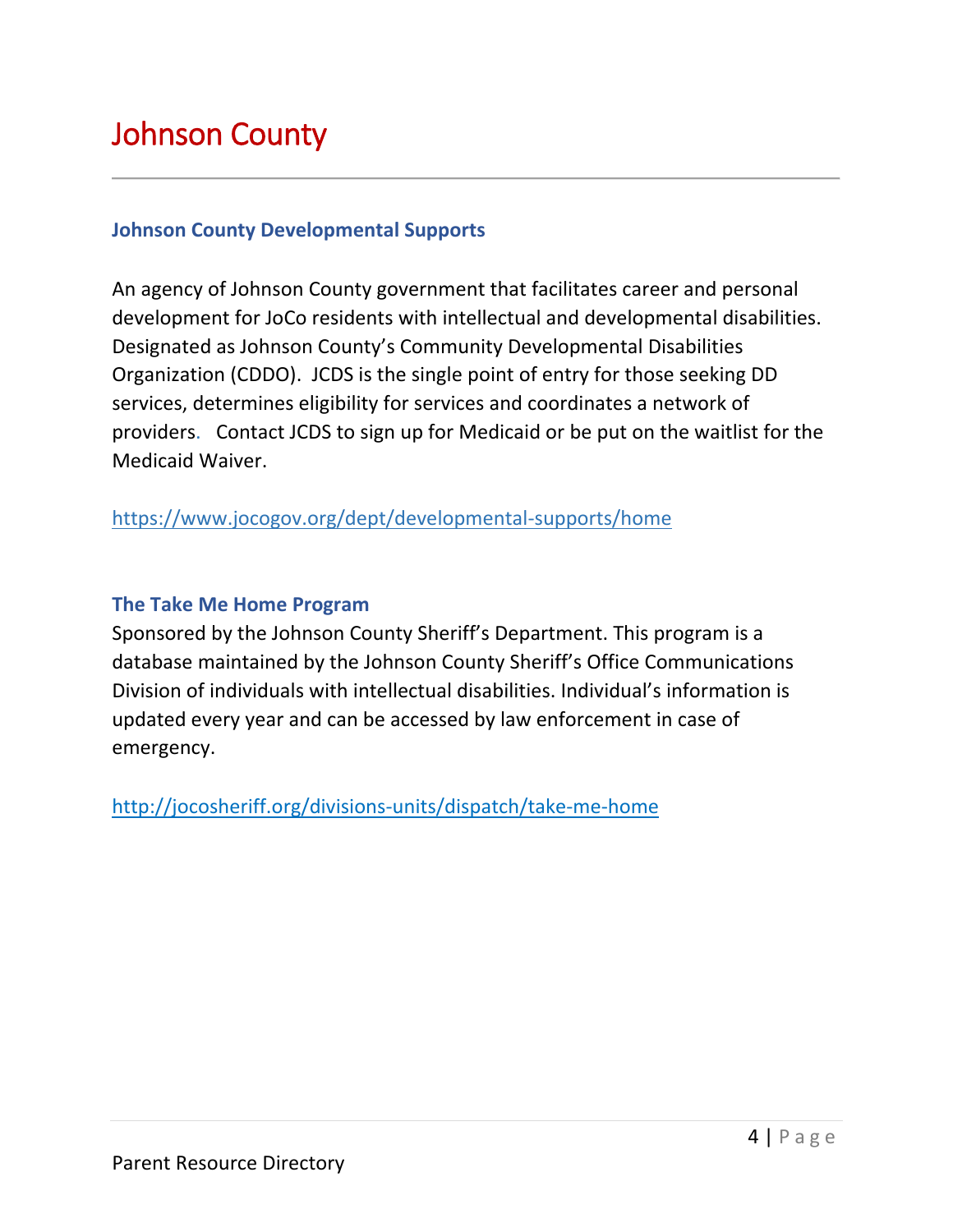# <span id="page-5-0"></span>Down Syndrome

#### **The Down Syndrome Guild of Greater Kansas City**

A non-profit 501(c)(3) organization whose mission is to provide support and resources for individuals with Down syndrome, their families and the professionals who serve them. DSG seeks to provide the entire community with information and education to broaden awareness and foster positive attitudes regarding people with Down syndrome.

### https://www.kcdsg.org/

# **Down Syndrome Clinic at Children's Mercy/The Down Syndrome Clinic**

A consultative service and screening mechanism for children with Down syndrome ages birth through adolescence. This is done by addressing the medical and therapeutic needs of individuals with Down syndrome.

www.childrensmercy.org/Clinics\_and\_Services/Clinics\_and\_Departments/Down [Syndrome\\_Clinic/Down\\_Syndrome\\_Clinic/](http://www.childrensmercy.org/Clinics_and_Services/Clinics_and_Departments/Down_Syndrome_Clinic/Down_Syndrome_Clinic/)

### **LuMind RDS Down Syndrome Research Community**

LuMind has a cutting edge online platform for the Down Syndrome Community to access the latest and most accurate information available nationally. This platform will allow you to connect with peers engaging in meaningful medical conversation, see accurate statistics on success with medicines and therapies and get matched to clinical trials.

[www.lumindrds.org](http://www.lumindrds.org/)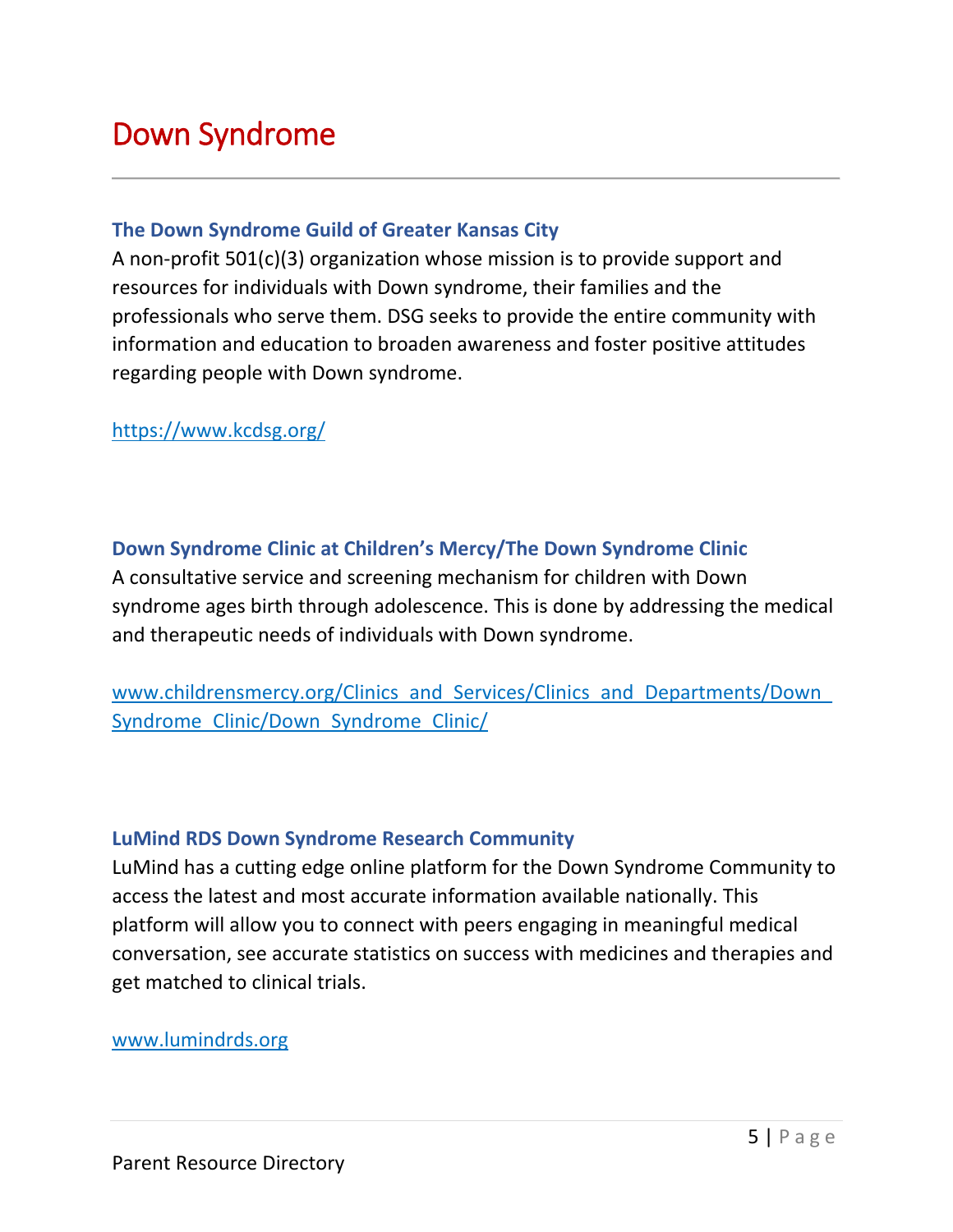# **[Down Syndrome: Health Issues](http://www.ds-health.com/ds_sites.htm)**

A web site full of helpful articles regarding medically related topics related to Down syndrome. The site is authored by Len Leshin, M.D., F.A.A.P. who, in addition to offering general pediatric care, is a member of the Down Syndrome Medical Interest Group and is the father of a child with Down syndrome. The site includes printable record sheets based on Down Syndrome Health Care Guidelines. This is one of the most comprehensive, down-to-earth sites regarding Down syndrome on the Web.

# [www.ds-health.com](http://www.ds-health.com/)

# **Down Syndrome Connect Registry**

National Institutes of Health DS-Connect® is a powerful resource where people with Down syndrome and their families can:

- Connect with researchers and health care providers.
- Express interest in participating in certain clinical studies on Down Syndrome, including studies of new medications and other treatments.
- Take confidential health-related surveys. These surveys are aimed at better understanding of the health of people with Down Syndrome across their lifespans.

# <https://dsconnect.nih.gov/>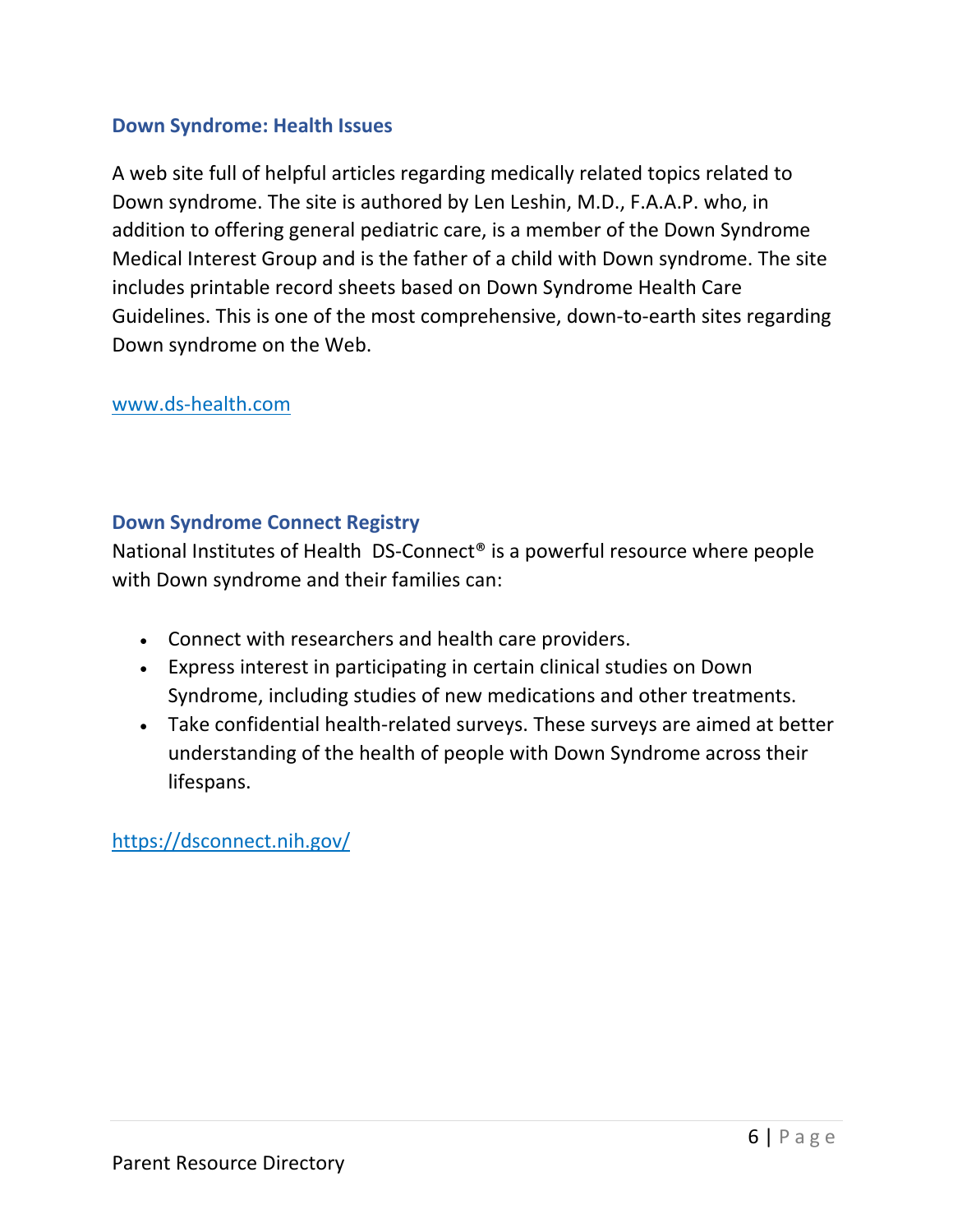# **Adults with Down Syndrome Specialty Clinic - KU Medical**

This clinic coordinates primary health care for adults with Down Syndrome. This clinic is the only clinic specializing in Down Syndrome in the Midwest. Moya Peterson, Ph.D., APRN sees patients starting at 16 depending on circumstances.

http://www.kumc.edu/school-of-medicine/family-medicine/adults-with-downsyndrome-specialty-clinic.html

# **KU Medical Center Resource Page**

Resources for Adults with Down Syndrome and their families for the many needs they may have. Supporting them and allowing them to function at their highest capacity in every area of their lives.

http://www.kumc.edu/resources-for-adults-with-down-syndrome/servicesinformation-by-topic.html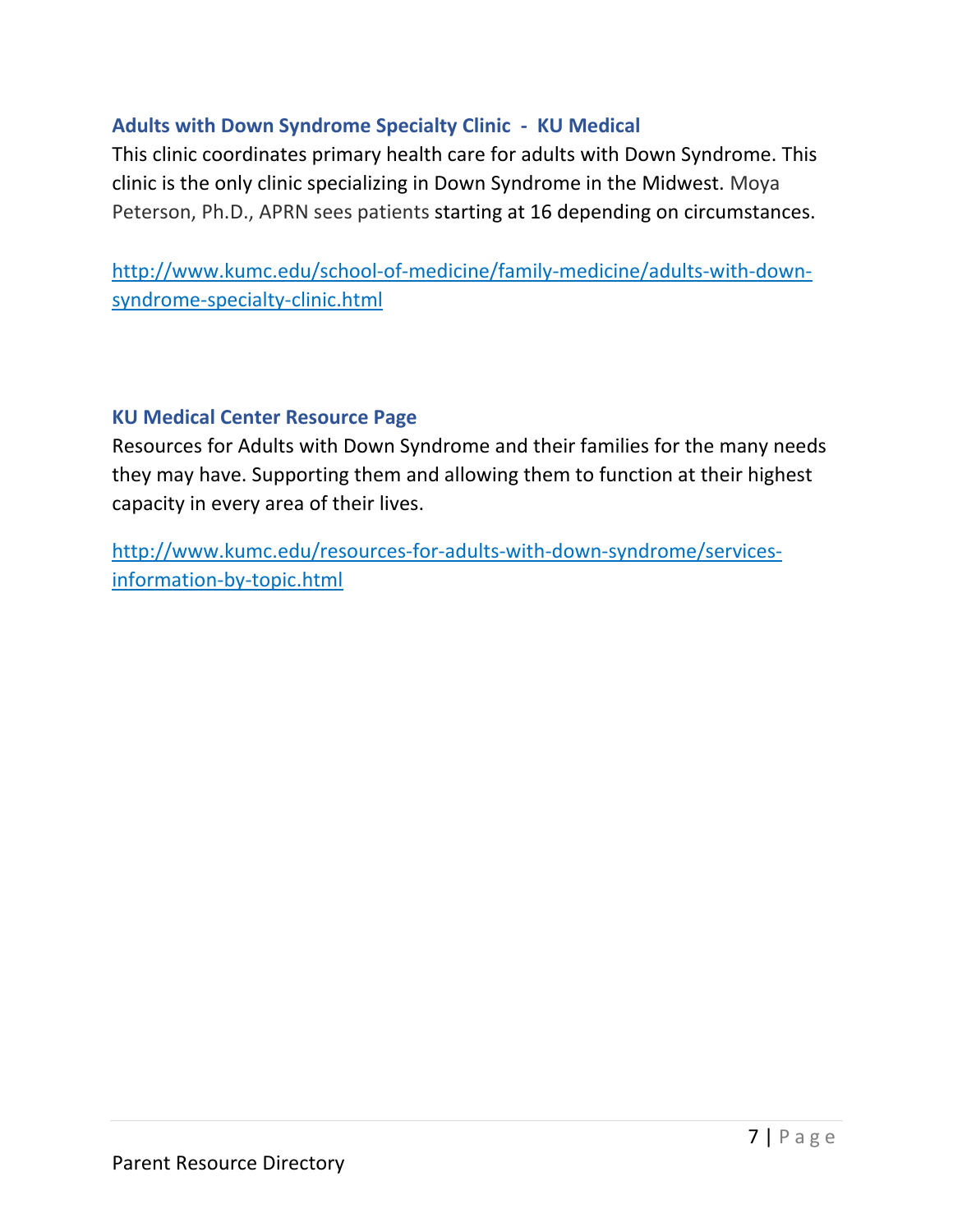# <span id="page-8-0"></span>**Dyslexia**

# **Dyslexia Johnson County**

This is a local a parent-led advocacy and awareness group whose goal is to provide parents with a connecting point to share knowledge and resources for their kids with dyslexia.

<http://www.dyslexiajohnsoncounty.doodlekit.com/>

# **International Dyslexia Association – Kansas / Missouri**

The mission of the Kansas / Missouri branch of the IDA is to give students with dyslexia a better learning experience through teacher training, parent support, and student empowerment.

<http://ksmo.dyslexiaida.org/>

### **LexiAbility**

Founded in 2013 to provide resources for those with dyslexia.

http://www.readkc.com/resources-for-dyslexia/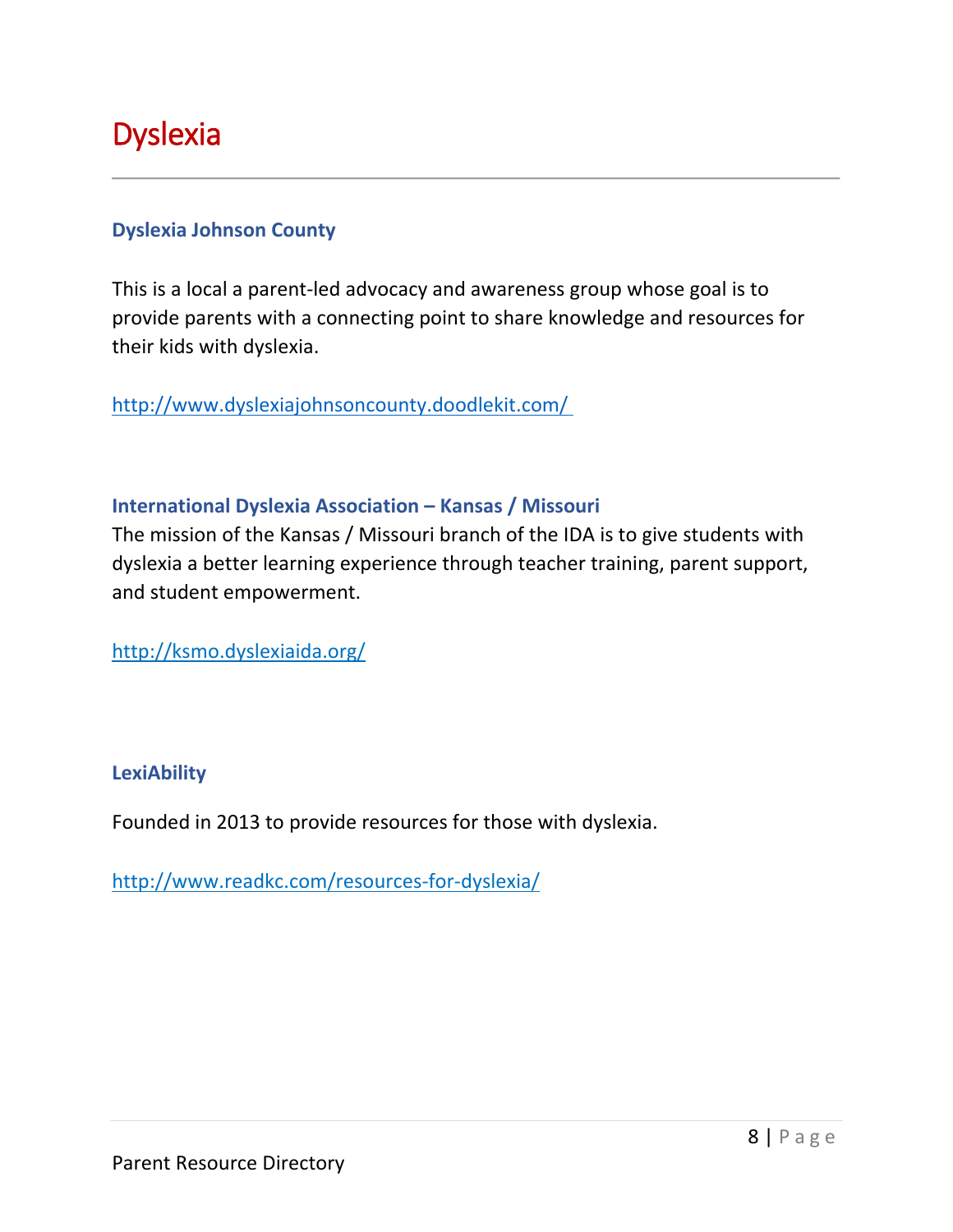# <span id="page-9-0"></span>ADHD

#### **AHDHKC**

Kansas City's Award Winning CHADD Chapter is committed to providing resources and current treatment information for local parents navigating the complex world of their ADHD child. We also support area adults thriving with ADHD.

<https://www.adhdkc.org/>

**Impact ADHD** Helping parents help kids.

https://impactadhd.com/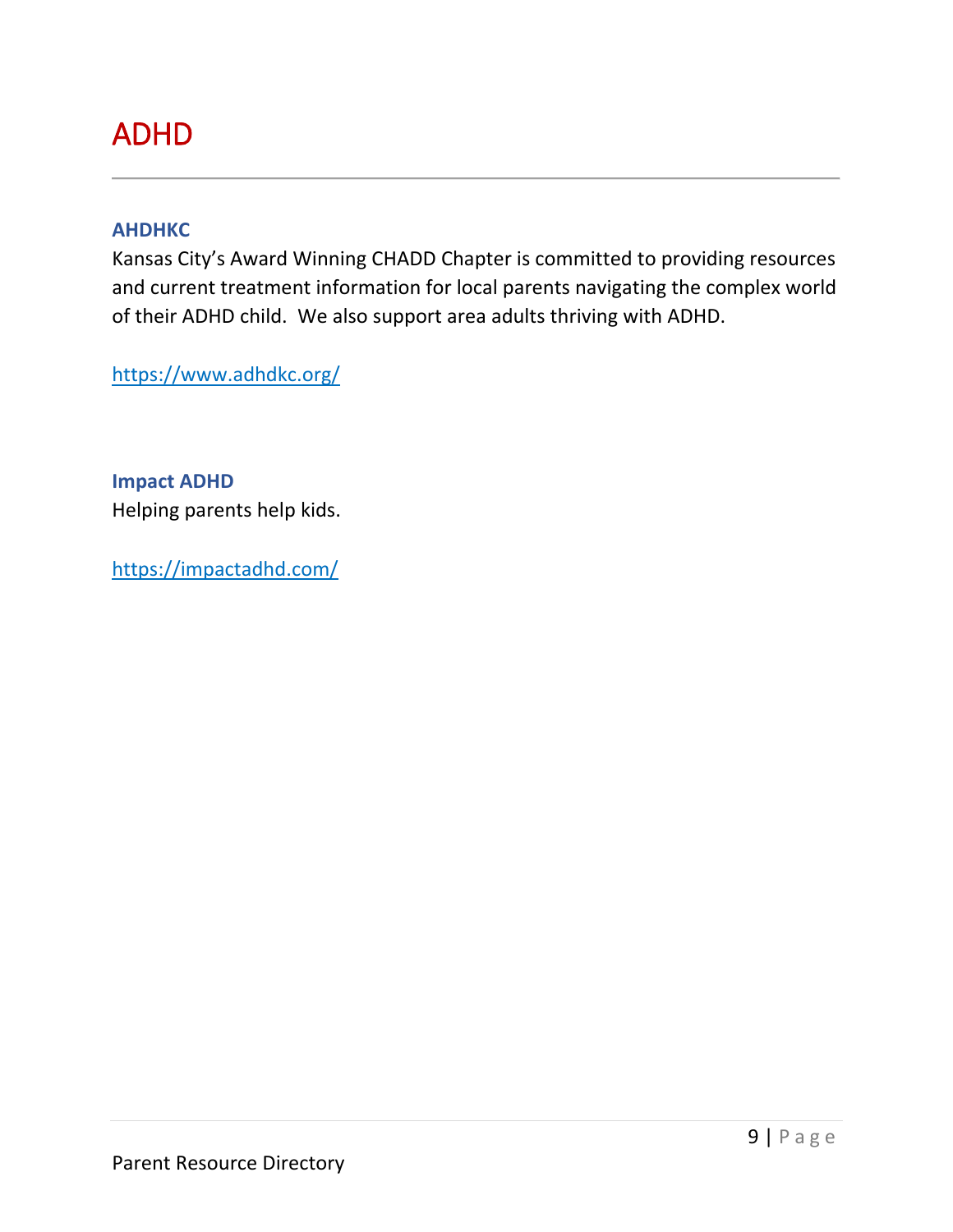# <span id="page-10-0"></span>Autism

# **Autism Navigator**

Autism Navigator is a unique collection of web-based tools and course developed to bridge the gap between science and community practice.

# http://www.autismnavigator.com/resources-and-tools/

# **Autism Society – The Heartland**

We provide advocacy, education, information and referral, support, and community at national, state and local levels through our strong nationwide network of Affiliates.

# http://www.asaheartland.org/

# **Children's Mercy – Autism Services**

Children's Mercy Kansas City provides services and resources for early diagnosis and intervention for children with Autism Spectrum Disorder and other neurodevelopmental disorders. Our comprehensive evaluation ensures an accurate diagnosis to provide each family with complete treatment recommendations. We then focus on connecting families to the best resources and therapies in the community.

# https://www.childrensmercy.org/autism-services/

### **Autism Works, Inc.**

Located in Liberty, Missouri, this organization serves individuals and families who are affected by Autism Spectrum Disorders.

[www.autism-works.org/](http://autism-works.org/)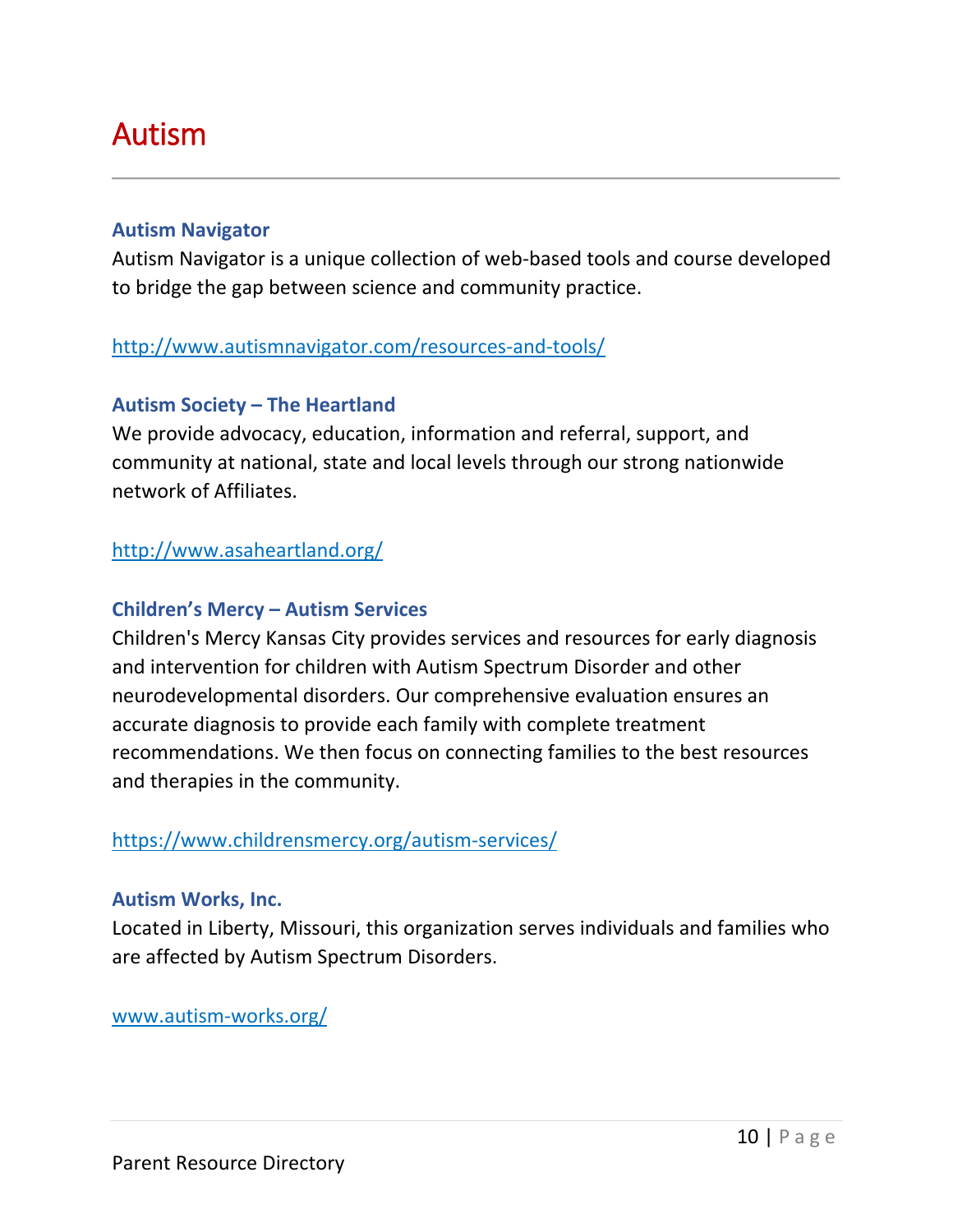# Infant-Preschool

### **[Kansas Infant-Toddler Services](http://www.kdheks.gov/its/#Purpose) (ITS)**

ITS is a comprehensive, statewide system of community-based, family-centered early intervention services for young children, ages 0-3, with disabilities and their families. The services are provided through the implementation of Part C of the Individuals with Disabilities Education Act (IDEA).

#### www.itsjc.org

#### **[Lee Ann Britain Infant Development Center](http://www.shawneemission.org/health-services/britain-center)**

A community outreach program of Shawnee Mission Medical Center provides vital support for children facing developmental disabilities. The center offers advanced therapy techniques to children, while providing support for the whole family.

[www.shawneemission.org/lee-ann-britain-infant-development-center](http://www.shawneemission.org/lee-ann-britain-infant-development-center)

#### **Parents as Teachers**

The Kansas Parents as Teachers Association (KPATA) is a 501© 3 statewide organization to support early childhood education programs in Kansas with a parent education component. The organization provides opportunities for networking, leadership, visibility, training, research and information to build quality programs throughout Kansas.

### [http://www.kpata.org](http://www.kpata.org/)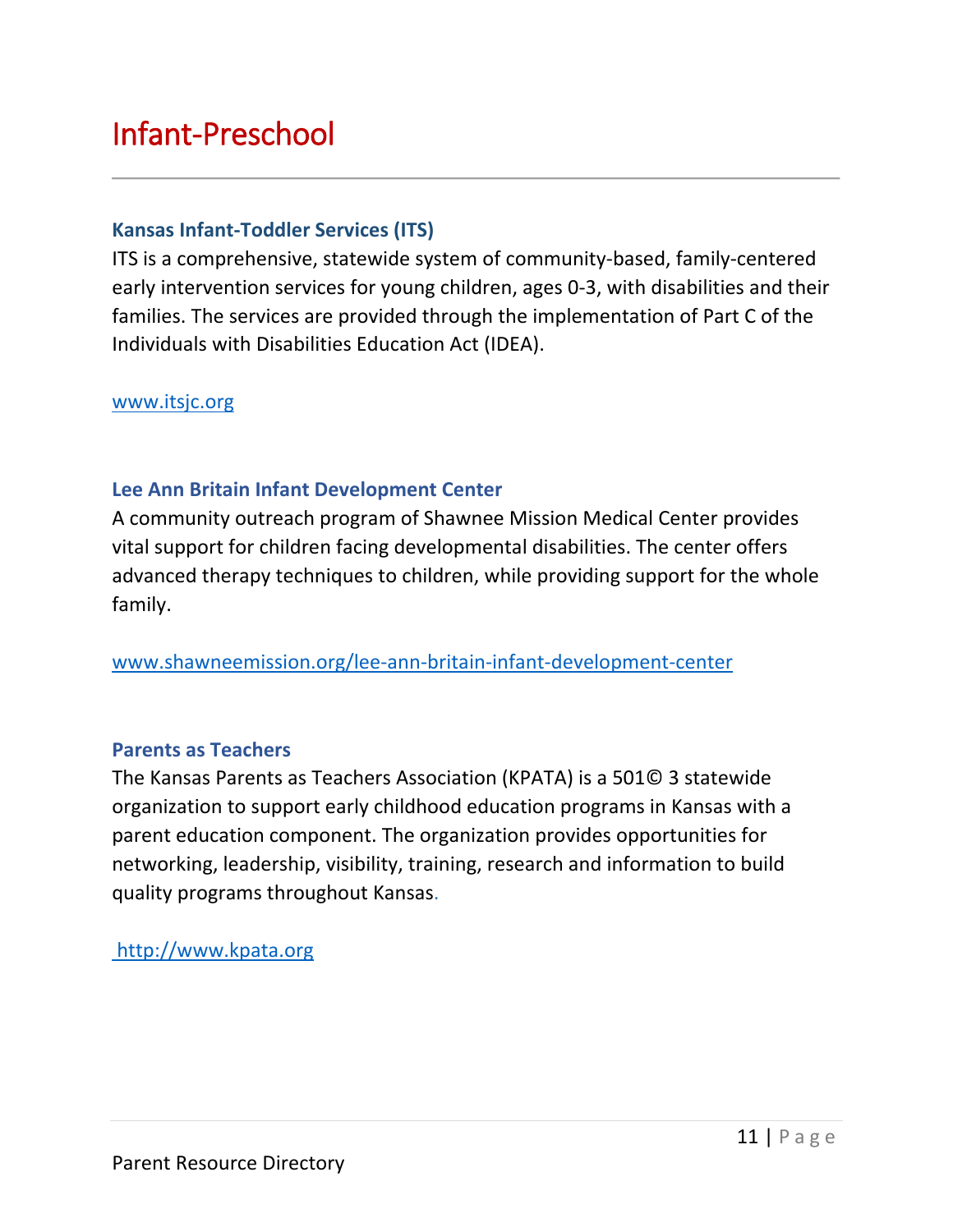# <span id="page-12-0"></span>Behavior Help/Home Therapies

#### **[Project STAY](http://www.projectstay.com/index.shtml)**

is a multi-disciplinary [team](https://www.kcdsg.org/project_stay_team.shtml) that consists of behavior analysts, a licensed clinical social worker, a certified regular and special education teacher, and a data collector who all address children exhibiting challenging behaviors.

#### [www.Greenbush.org](http://www.greenbush.org/)

#### **Summit Behavioral Services/Summit ABA**

Kansas City's largest employer of Board Certified Behavior Analysts. SBS is able to offer families and schools an array of services with a diverse, experienced staff.

[www.summitaba.com](http://www.summitaba.com/)

#### **Center for parent Information and Resources**

A collection of positive behavior supports, functional behavior assessments, and school discipline.

### https://www.parentcenterhub.org/

#### **Integrated Behavioral Technologies, Inc.**

IBT is a non-profit 501 organization that serves children across the state of Kansas. Serving families of children with complex behavioral needs by providing information and support in order to help their children succeed. IBT can help navigate the winding road of intervention for your child with special needs.

#### www.Ibt-inc.org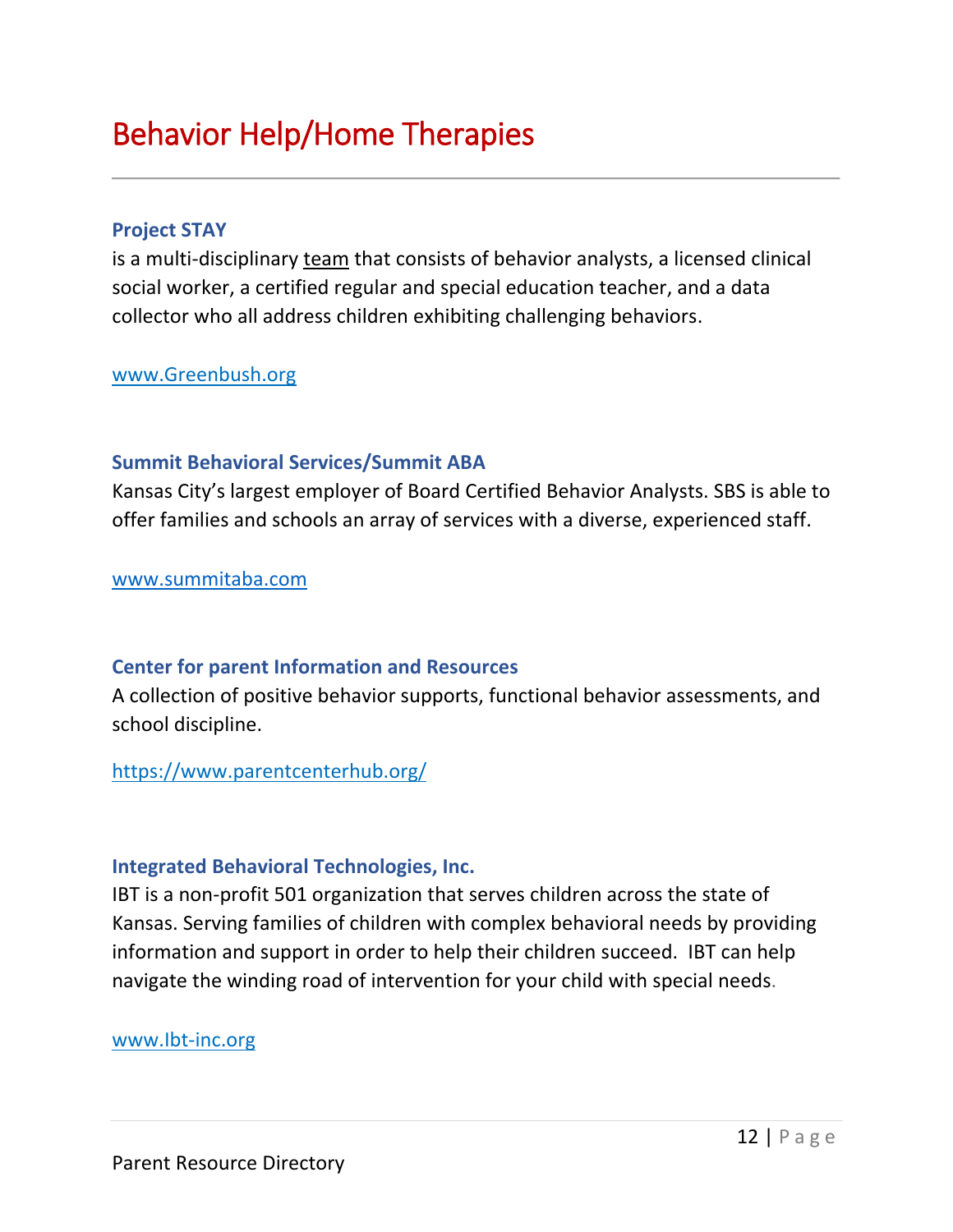# **Behavioral Health Kansas City**

Located in the Greater Kansas City area, Behavioral Health Kansas City is a comprehensive behavior analytic service provider committed to the principles of Applied Behavior Analysis and Positive Behavioral Intervention & Supports. THey provide services to individuals with a variety of disabilities varying from 18 months through adulthood. Our services address the needs of families, schools and agencies by conducting assessments, developing and providing intervention and providing training.

<span id="page-13-0"></span>https://behavioralhealth.org/kansascity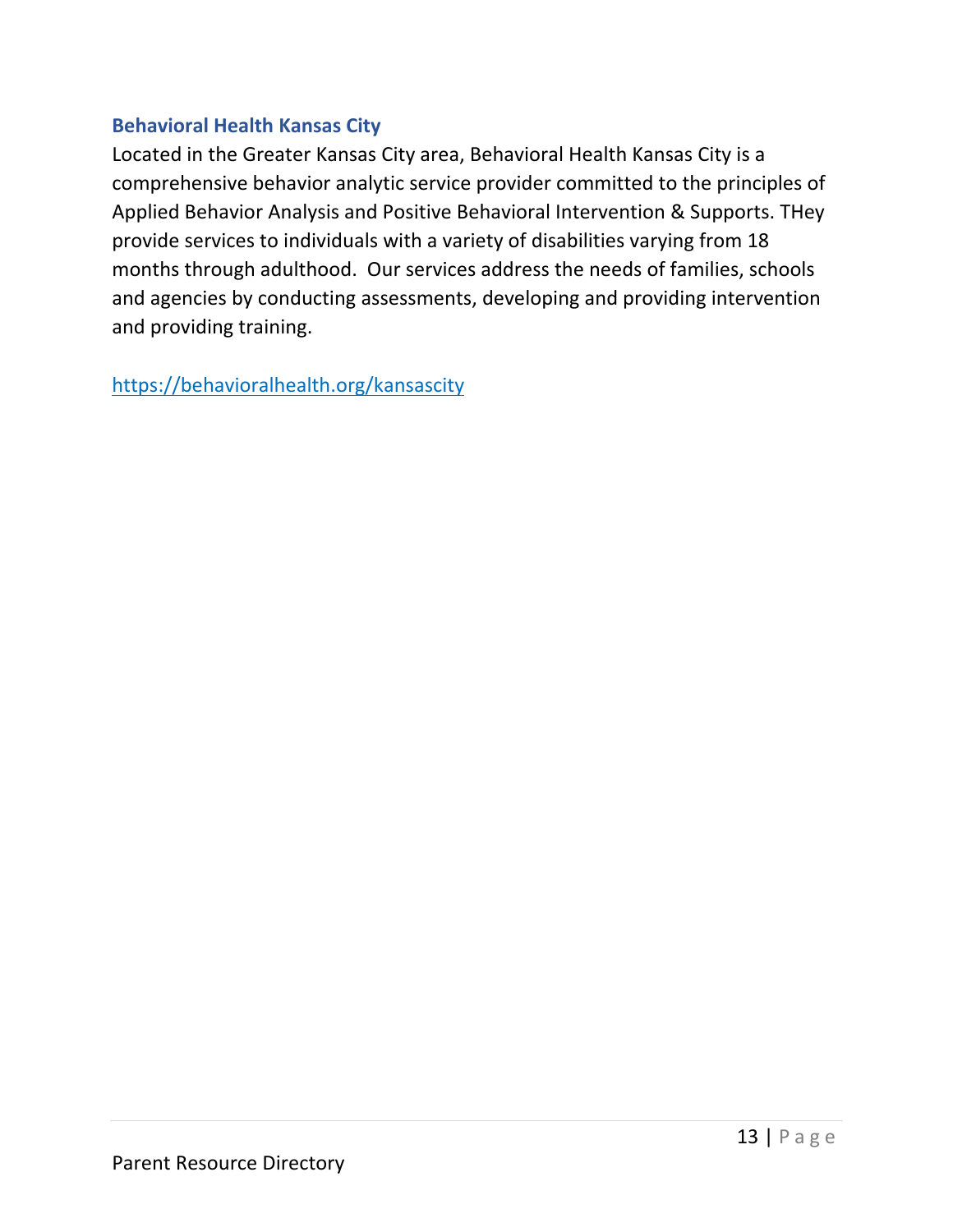# Sports Opportunities

#### **[Special Olympics Kansas](http://www.ksso.org/mission.html)**

KSSO provides year-round sports training and athletic competition in a variety of Olympic-type sports for individuals with intellectual disabilities by giving them continuing opportunities to develop physical fitness, demonstrate courage, experience joy and participate in a sharing of gifts, skills, and friendship with their families, other Special Olympics athletes and the community.

http://ksso.org/

#### **Local district teams and contacts**

*Shawnee Storm* serves the entire Desoto school district

Contact Debbie Dujakovich [debbied.sos@gmail.com](mailto:debbied.sos@gmail.com) or Peggy Schmidt at [peggyschmitt@kc.rr.com](mailto:peggyschmitt@kc.rr.com)

# *Olathe Trailblazers*

[www.olatheks.org/government/parks-recreation/recreation/adaptive](http://www.olatheks.org/government/parks-recreation/recreation/adaptive-recreation/trailblazers-special-olympics)[recreation/trailblazers-special-olympics](http://www.olatheks.org/government/parks-recreation/recreation/adaptive-recreation/trailblazers-special-olympics)

### **KC Metro Challenger Football**

A flag football league for kids with disabilities. League meets on Saturdays during the spring and fall at Blue Valley district high school stadiums.

https://www.kcmetrochallenger.org/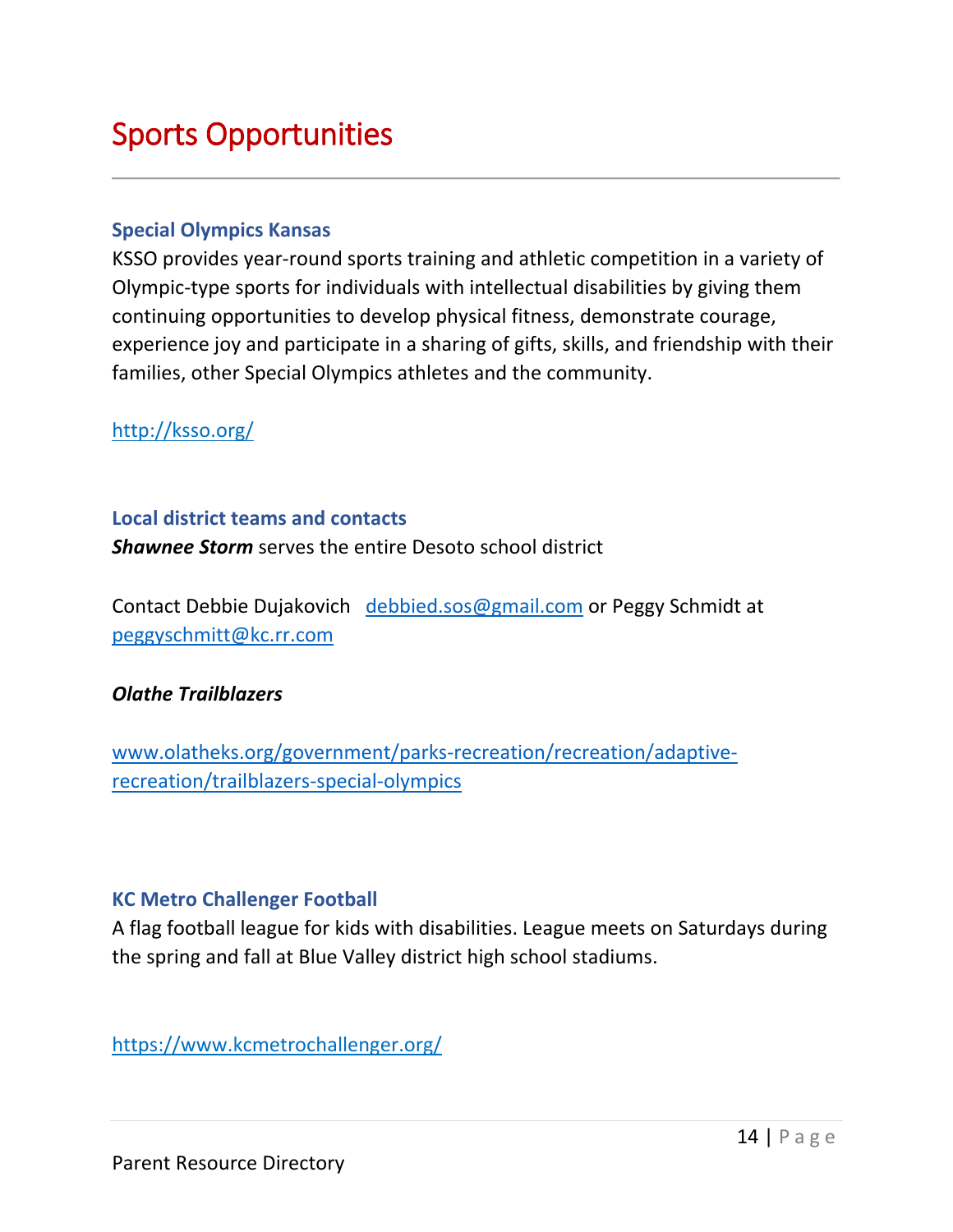# **Challenger YMCA**

The Y Challenger program for children and young adults with special needs shines as an example of how participating in healthy activities can result in not only improved physical fitness but also personal growth, fun and friendships. Individuals 4-30 years of age with physical, developmental and intellectual disabilities have the opportunity to learn, grow and thrive through recreational and social opportunities.

https://kansascityymca.org/programs/adaptive-challenger

# **National TaeKwon do**

National TaeKwon-Do has been teaching the Chang Hun style of TaeKwon-Do to the community of Shawnee, Kansas since 1992. We have classes from beginning children to adults. Whatever your level, you will be challenged at your own pace. Studies have shown that children in TaeKwon-Do have an increased sense of responsibility, a decrease in the willingness to take foolish risks, and a higher sense of self-esteem. TaeKwon-Do gives a positive outlet for a child's energy. We promote good behavior through the tenets of TaeKwon-Do and we expect the same at home and in school. Shawnee Civic Center Master Suzan Crochet.

### www.national-tkd.com

# **Due West Theapeutic Riding Center**

13400 Donahoo Rd, Kansas City, KS Founded in 2013 and as the first program of its kind in Wyandotte County, Due West Therapeutic Riding Center ("Due West TRC") provides therapeuticriding services to children and adults with disabilities and other therapeutic needs. Our program forms a connection between horse and rider that improves our clients' overall well-being.

# https://duewesttrc.org/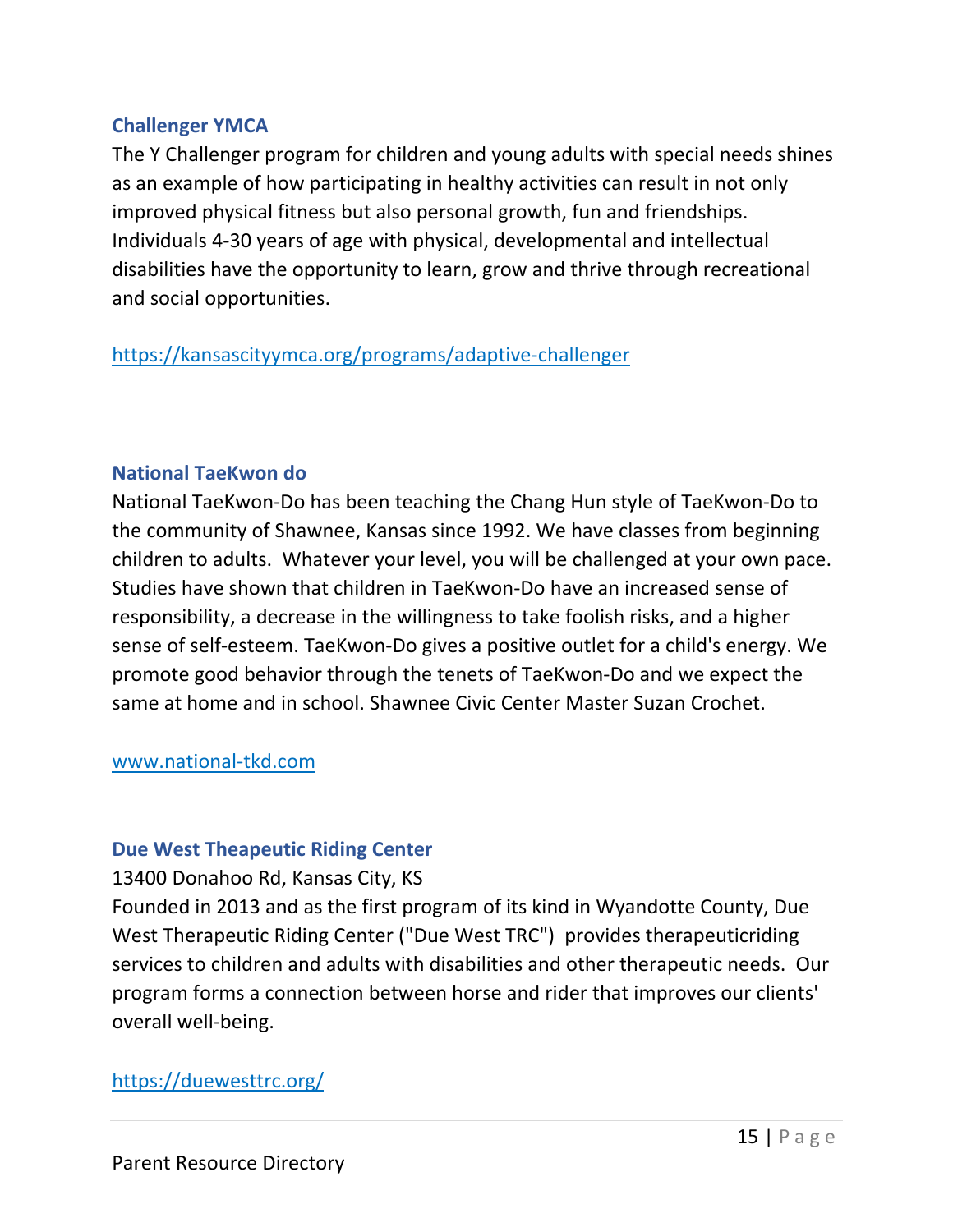# **Gaby Lucas House of Dance**

18845 W. 158th St. Olathe, KS 66062 Studio: (913) 839-1962 We are currently recruiting dancers with Extra Ordinary abilities including Cognitive or Physical special needs. Meets every Friday at 5:30

https://www.gabylucashouseofdance.com/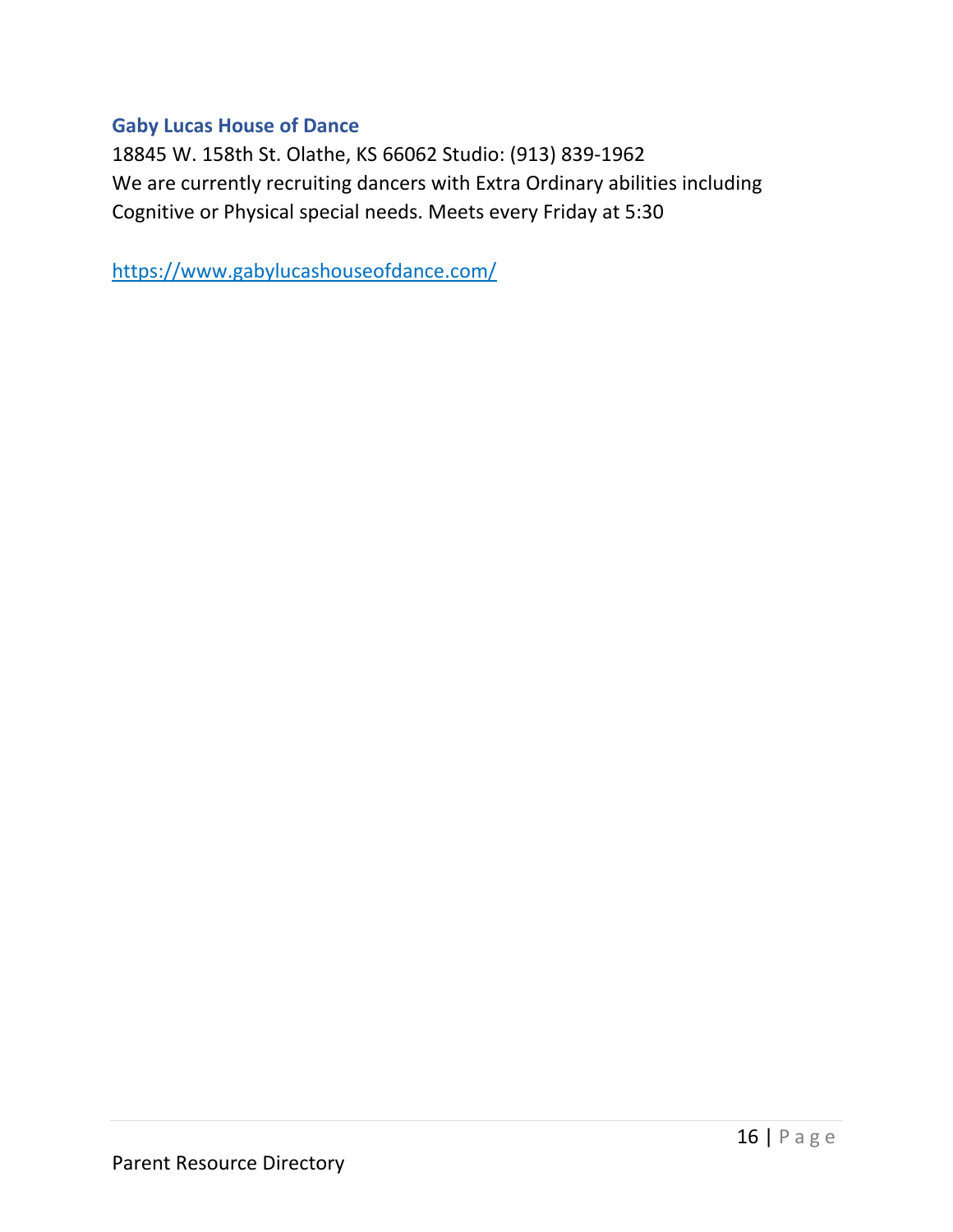# <span id="page-17-0"></span>Post Graduate Education

# **[Think College](http://www.thinkcollege.net/)**

This site designed to share what is currently going on, provide resources and strategies, let you know about training events, and give you ways to talk to others. The information is for transition aged students as well as adults attending or planning for college. It provides resources and tools for students, families, and professionals.

https://thinkcollege.net/

# **[Going to College](http://www.going-to-college.org/)**

This site contains information about living college life with a disability. It is designed for high school students and provides video clips, activities and additional resources that can help you get a head start in planning for college.

<http://www.going-to-college.org/>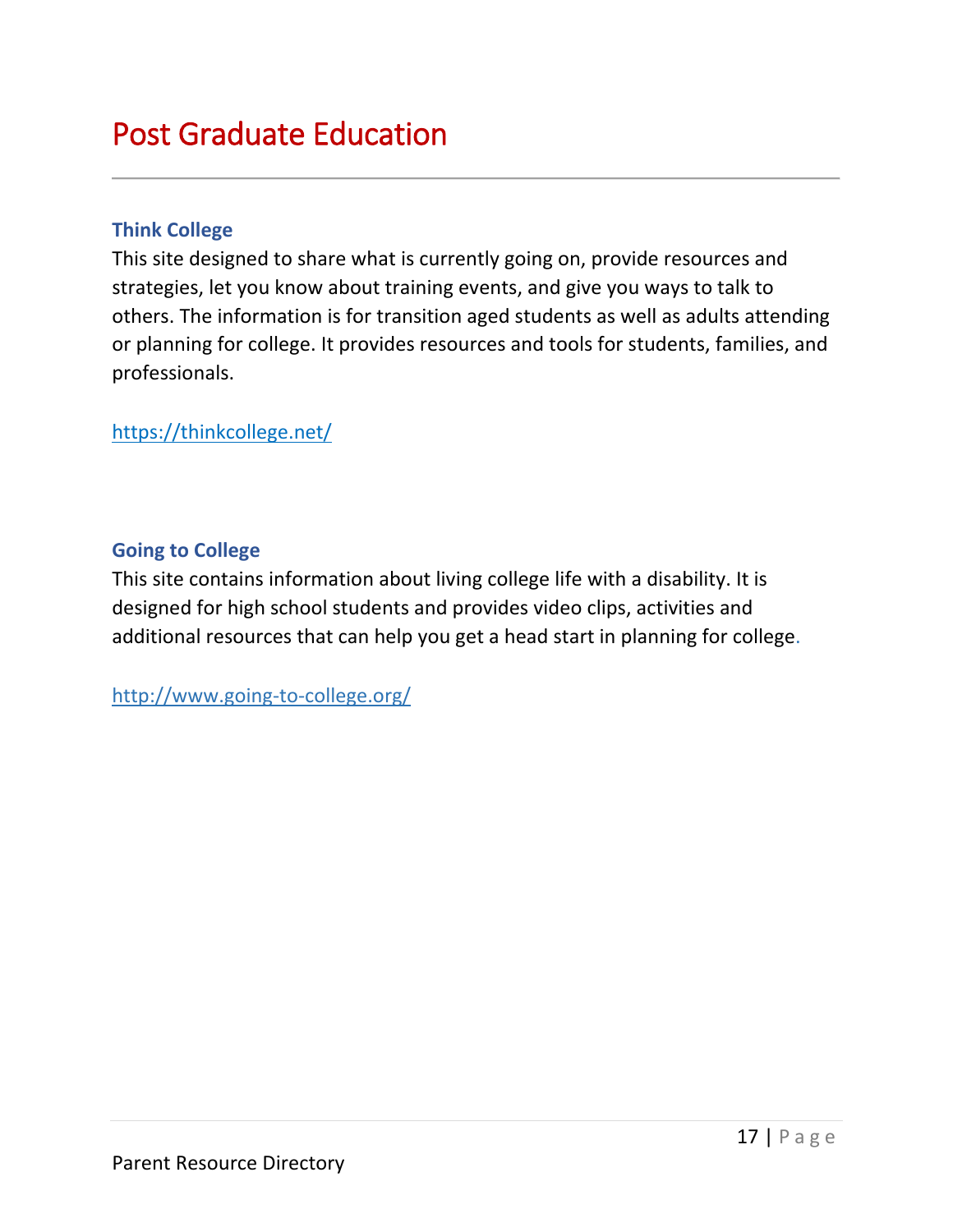# <span id="page-18-0"></span>Local College programs

### **Propel - [University of Missouri -](https://info.umkc.edu/propel/) Kansas City**

Propel is a partnership with the College of Arts and Sciences and Department of Psychology. It is made up of two separate programs available to high school students and young adults with intellectual developmental disabilities that allow students an opportunity to explore employment.

https://info.umkc.edu/propel/

#### **THRIVE Program**

The University of Central Missouri offers an outstanding program for young adults with intellectual or developmental disabilities in a 2-year residential college experience. With a focus on building the knowledge and skills to transition from home to independent living, and from school to the workplace.

Parents say, "that their students become more independent than they ever thought possible".

THRIVE's mission is to empower students with intellectual and developmental disabilities to be an independent, participating members of their communities.

The philosophy focuses on self-determination as exemplified by the six threads of the THRIVE program.

<https://www.ucmo.edu/thrive/>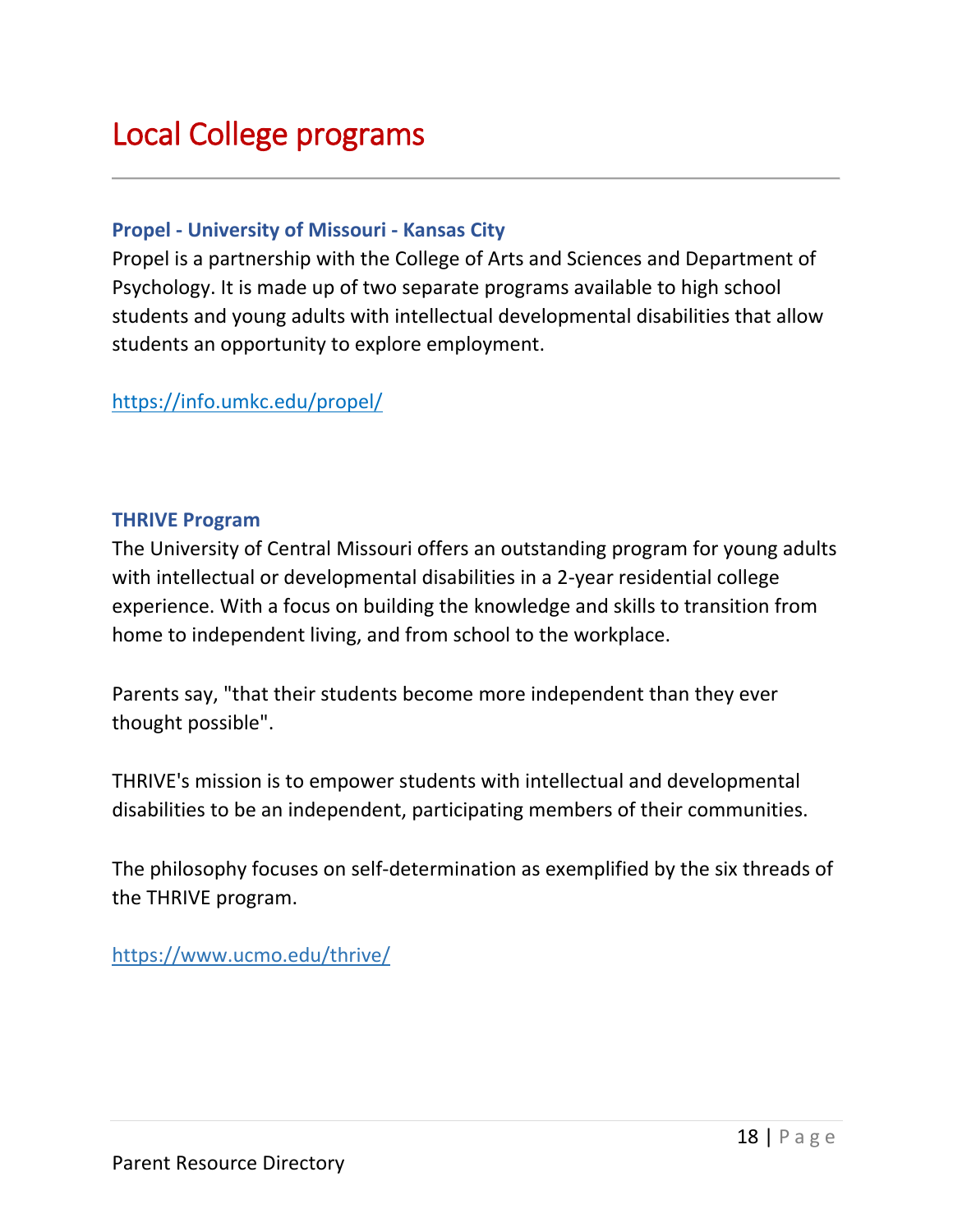# **KU-Transition to Postsecondary Education (KU-TPE)**

An inclusive postsecondary education program for KU students with intellectual disabilities. KU-TPE is a two-year non-degree seeking program that leads to a KU Career Development certificate. Students take regular KU coursework, participate in student clubs and activities, have the option to live in KU Housing and participate in career internships.

<https://tpe.ku.edu/>

# **Johnson County Community College Clear Program**

Clear stands for College Learning Experiences, Activities and Resources and provides non-credit continuing education classes for adults with mild developmental disabilities or other cognitive disabilities.

[www.jccc.edu/community-resources/clear](http://www.jccc.edu/community-resources/clear)

# **Mid-American Nazarene University**

Offers a program in conjunction with Lakemary Center to meet the needs of students with disabilities. The program is a 2-year, cohort-model certificate program.

https://www.mnu.edu/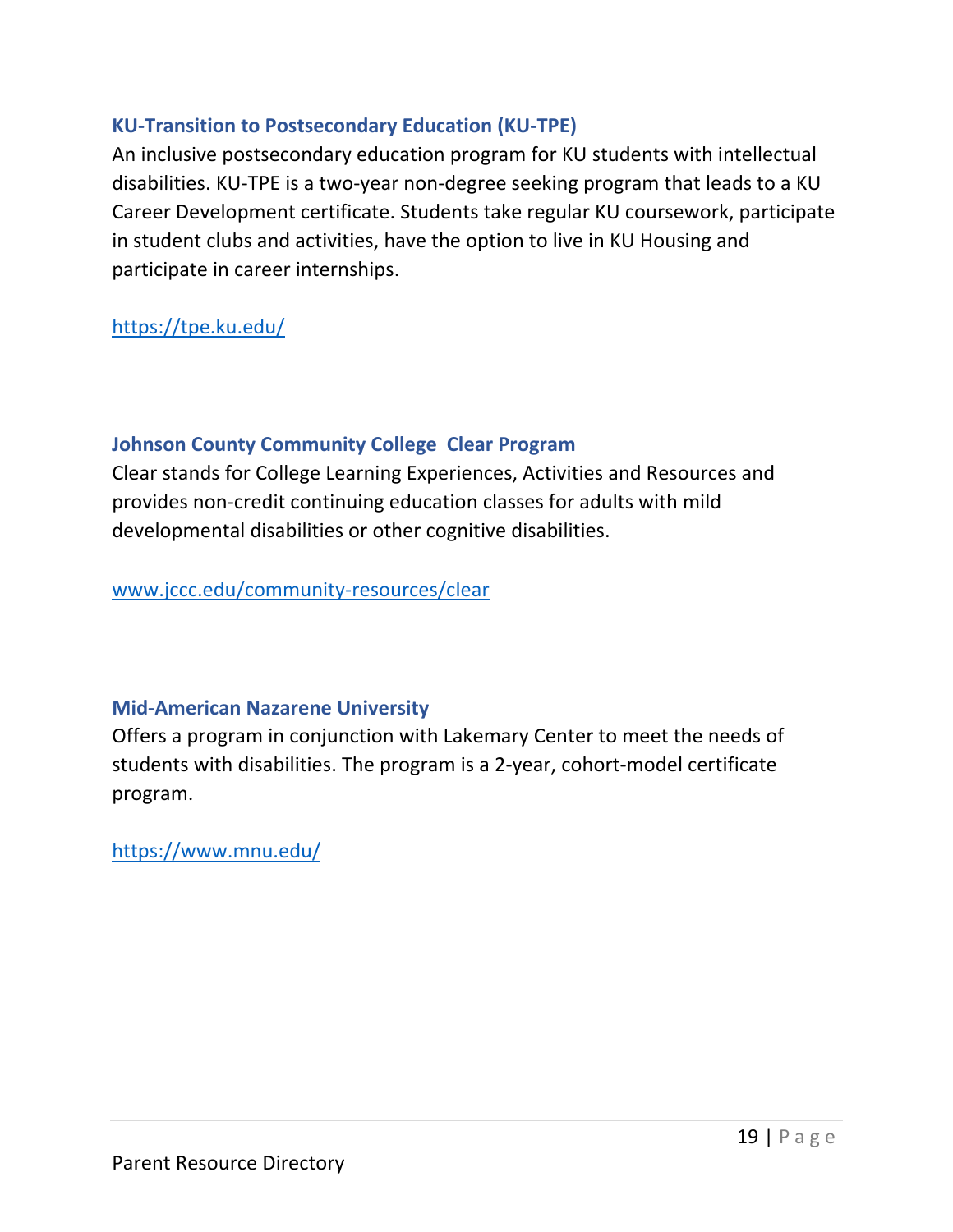# <span id="page-20-0"></span>Post-grad working

#### **Willowtree Supports**

Located in Lenexa and provides adults with disabilities a variety of services including day services, residential services, transportation, wellness monitoring, and recreation.

<http://www.willowtreesupports.com/>

### **The Farmers House**

The Farmer's House provides innovative community-based programs for youth and young adults with developmental disabilities (our Farmers) at one site in Westwood, Kansas and two sites in Weston, Missouri. A supportive, positive environment is the foundation of our structured programs which emphasize meaningful activities that support the identification, acquisition and retention of personal, social and vocational skills. Our goal is to empower each Farmer to live a meaningful life and encourage positive interactions through social, recreational, vocational and transitional services.

https://thefarmershouse.org

### **CLO Midnight Farm**

Part of Community Living Opportunities (CLO), whose mission is to make a meaningful difference in the lives of adults and children with special needs. We have residential programs, case management, day services, therapeutic riding, and much more.

http://www.midnight-farm.org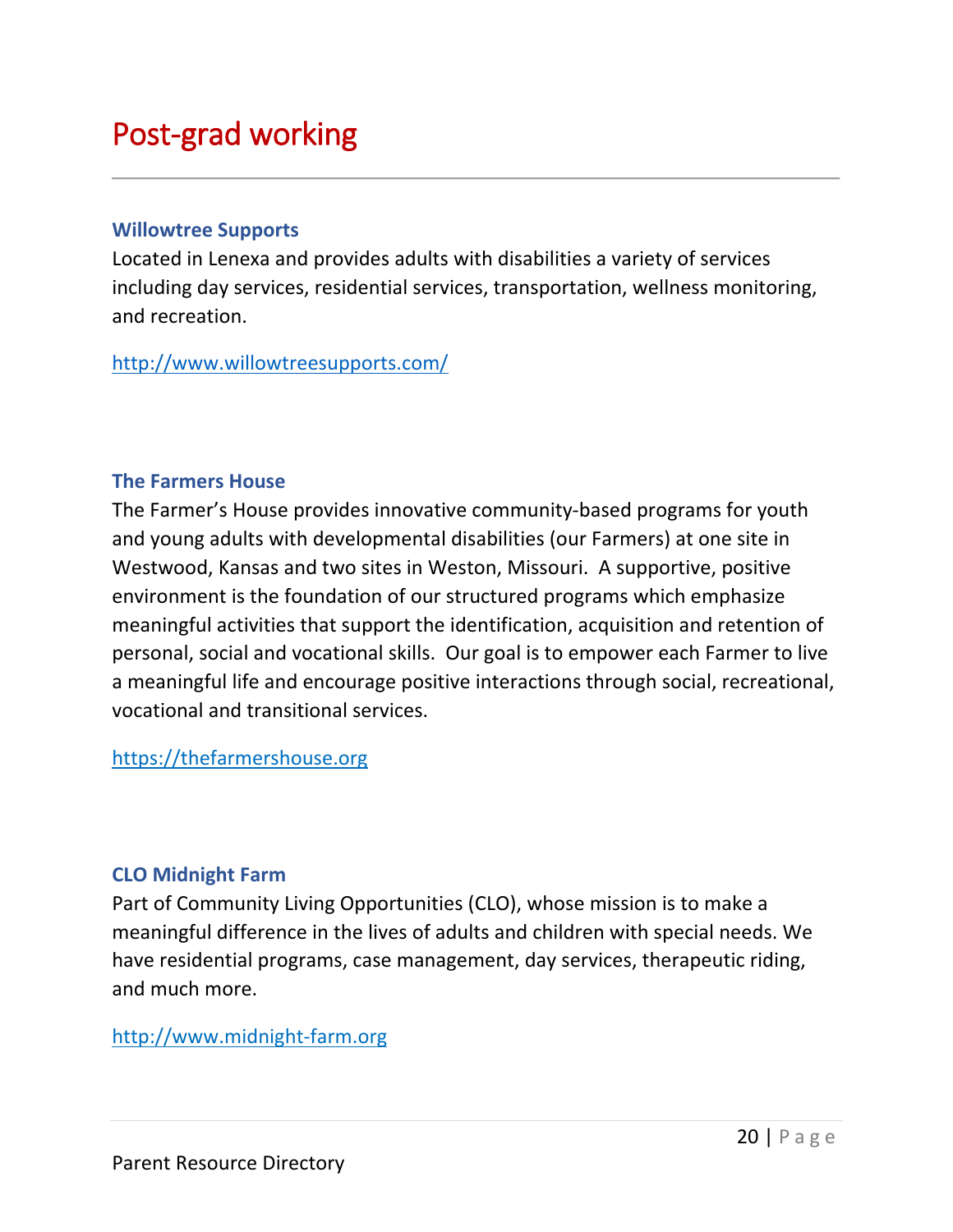# **Happy Hearts Working**

Happy Hearts Working will provide Adult Day Support; including Instrumental Activities of Daily Living (IADL) and Activities of Daily Living (ADL) which are designed to further improve overall Life Skills. HHW offers Vocational Rehabilitation, a Supported Employment program; partnering with future employers to establish job descriptions for disabled applicants. HHW will arrange 1 - 1 job coaching for each employed associate. Personal Care Service will be provided to any associate in need and Wellness checks will be performed according to Kansas state guidelines by a HHW RN, on staff full time.

https://www.happyheartsworking.org/services/

# **Pawsibilities**

Born out of a desire to provide meaningful jobs and independence for people with intellectual disabilities in Kansas City. Enter our popular array of handcrafted pet products, including PawsAbilities artisanal dog treats, hand-tailored doggie bandanas and handcrafted pet toys. We take our cues from the entrepreneurial spirit that has historically shaped Kansas City's reputation.

https://ickc.org/ic-pawsabilities/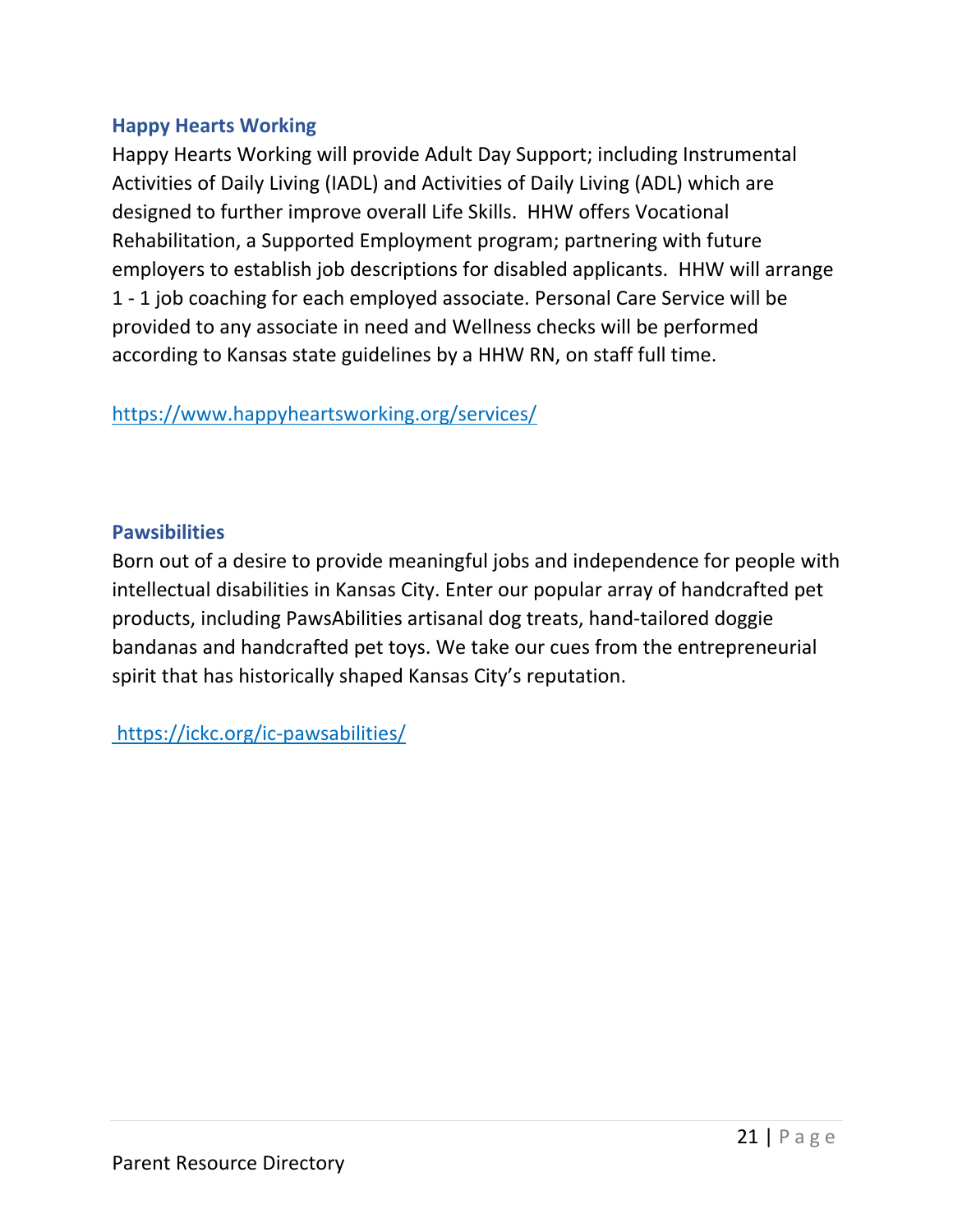# <span id="page-22-0"></span>Independent Living

### **[The Mission Project, Inc.](http://www.themissionproject.org/)**

A not-for-profit program designed to enable capable adults with developmental disabilities to live independently in a safe environment with minimal support.

https://www.themissionproject.org/

# **Willowtree Supports**

Provides day/vocational residential supports for adults with disabilities and is located in the DeSoto USD boundaries. For more information, call 913-353-1970

http://www.willowtreesupports.com/

# **CLO Midnight Farm**

An independent living opportunity located in Douglas County. The farm is an equestrian facility whose mission is to make a meaningful difference in the lives of adults and children with special needs. Midnight Farm provides residential programs, case management, day services, therapeutic riding and much more.

http://www.midnight-farm.org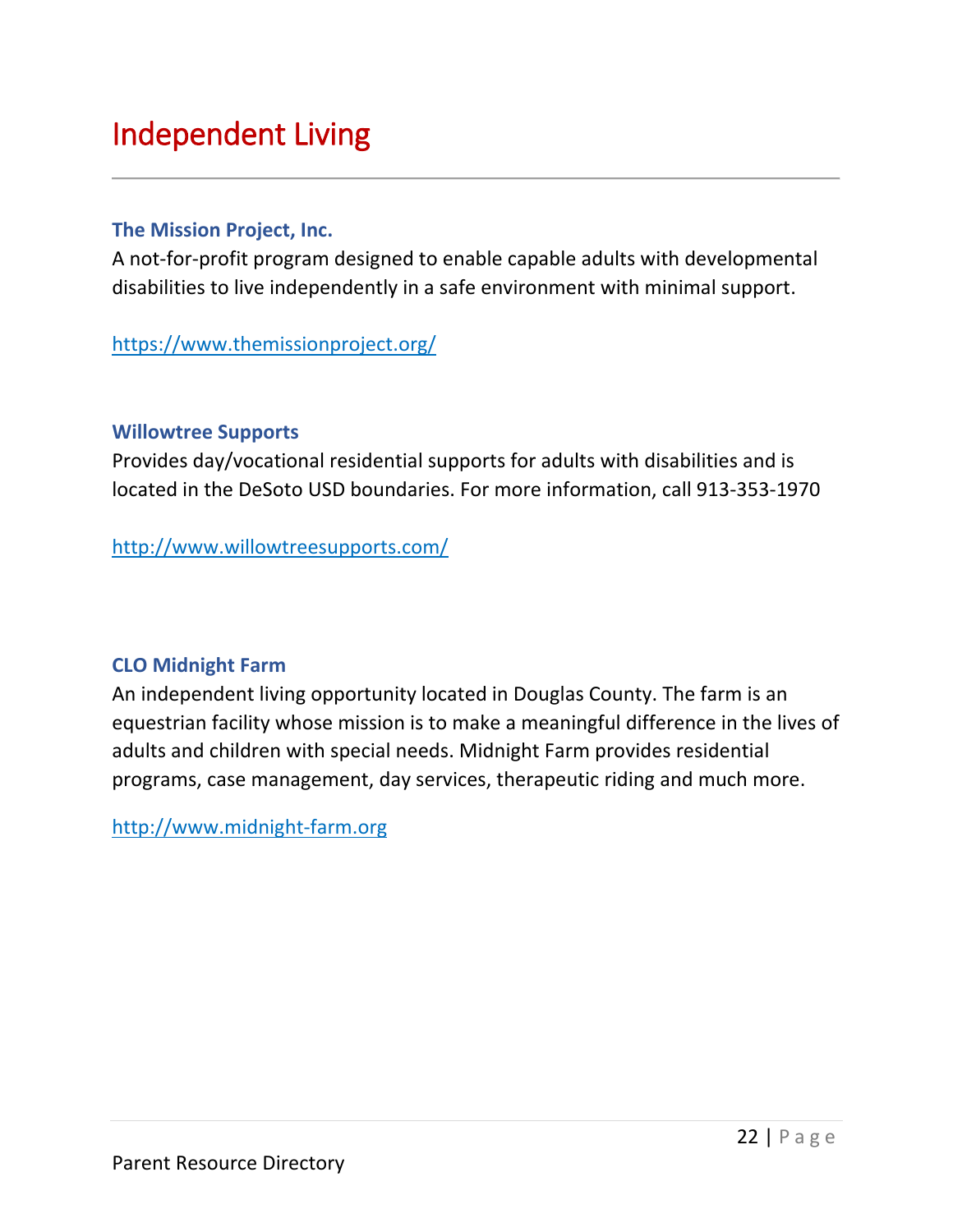# **Heartstrings Community Foundation**

We are pleased to introduce you to a place where adults with intellectual/developmental disabilities are valued employees. Heartstrings Community Foundation assists adults with intellectual/developmental disabilities to live meaningful, productive and independent lives through successful employment in the business community. The staff and employees of Heartstrings Community Foundation (HCF®) operate five businesses, all of which are spotlighted in this website. You will also find links to recent videos and newsletters that offer more insight to our mission.

http://www.heartstringscf.org/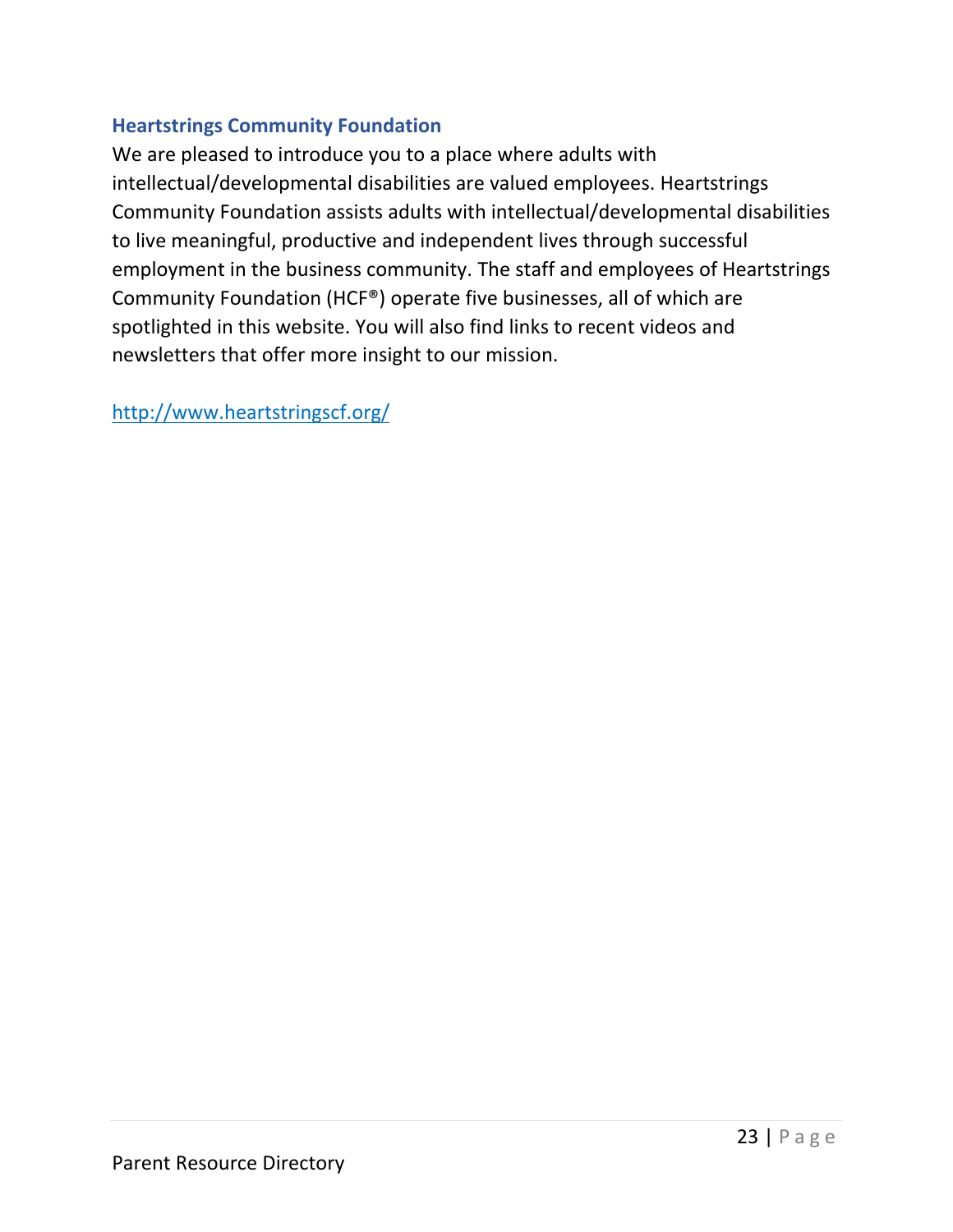# <span id="page-24-0"></span>Financial Planning Resources

# **[Mutual of Omaha](https://www.kcdsg.org/files/content/Mutual%20of%20Omaha%20Financial%20Planning%20Flyer.pdf)**

Comprehensive financial planning for families with special needs individuals. The program specializes in the creation and protection of family assets of families with individuals with special needs.

https://www.mutualofomaha.com/

# **[Sound Stewardship](http://soundstewardship.com/)**

At Sound Stewardship®, our mission is to help our clients achieve their goals and make a meaningful impact with their wealth. We do that by understanding your needs, creating solutions, and inspiring results. We enjoy long-lasting relationships with our clients as we come alongside them to identify where they are today and where they want to go from here.

https://www.soundstewardship.com/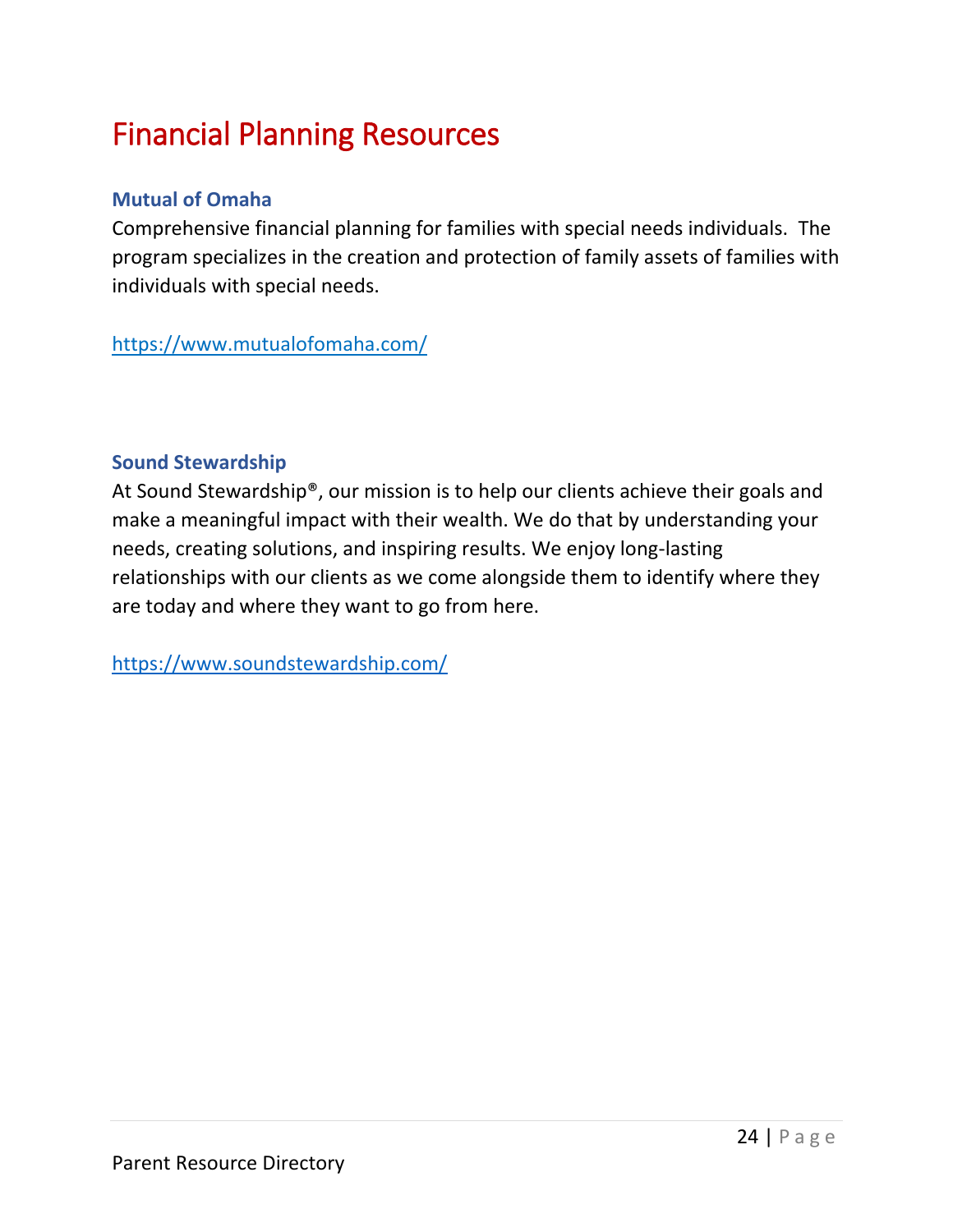# **[Special Needs Planning Center](https://snpcenter.com/)**

This center was formed specifically to work with families who have children with special needs. The firm was created out of the need for a comprehensive planning service which would assist families in coordinating their legal and financial planning with the intent of preserving government benefits such as Social Security.

The planning process begins with a complete review of your dependent's needs, future care plans, assessment of government benefit eligibility, and finally a review of your family's current financial and legal plans. Critical areas that must be addressed are:

1. Government benefit eligibility requirements for Supplemental Security Income SSI and Medicaid

2. Types of special needs trusts and knowing which are right for you

3. Guardianship, Conservatorship and Client Self-Determination and Empowerment Issues

4. Appropriate funding vehicles – including life insurance, to help guarantee your child's future quality of life. Contact Heath Burch or Scott Adams.

<span id="page-25-0"></span>https://snpcenter.com/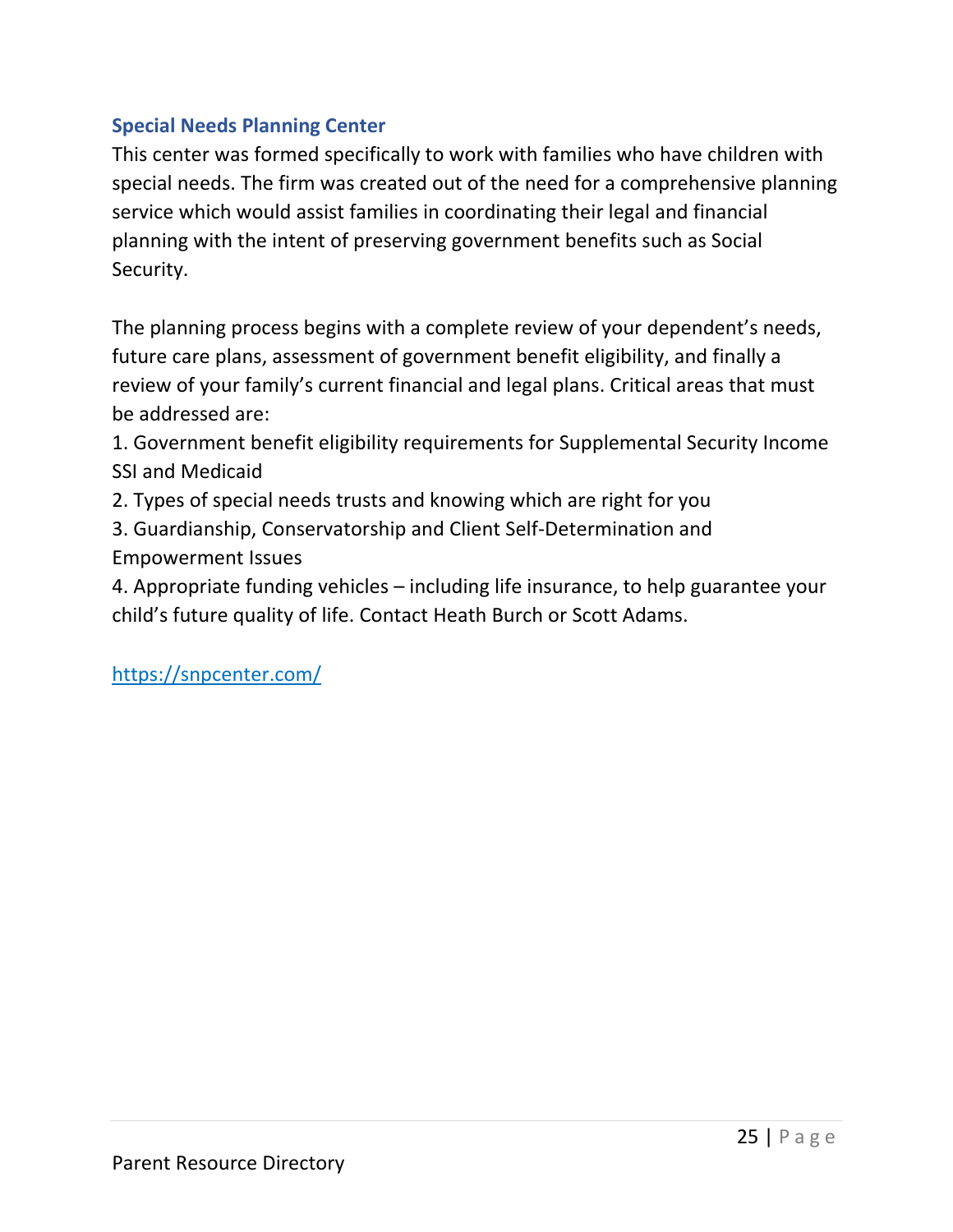# Special Education Law

### **WrightsLaw.com**

The leading website about special education law and advocacy. Articles, blogs, newsletters, cases and much more.

http://www.wrightslaw.com/

### **NCLB and IDEA**

What parents need to know and Do about IDEA and NCLB is a great booklet which informs parents about laws protecting and promoting inclusive education. Find the booklet here.

https://www.saugerties.k12.ny.us/cms/lib/NY24000038/Centricity/Domain/31/SE .pdf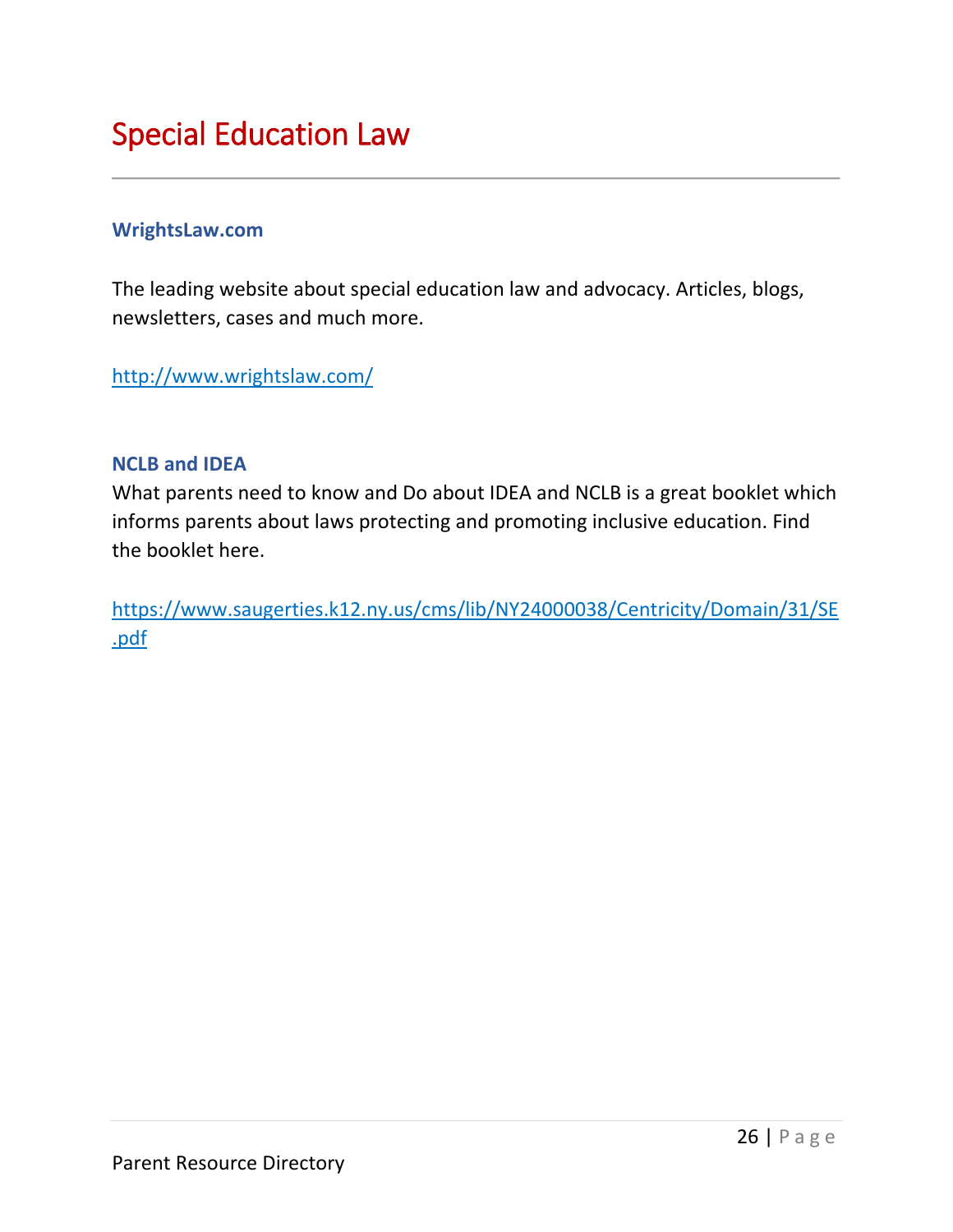# <span id="page-27-0"></span>Disability News

### **Disability Scoop**

A premier source of national developmental disability news site covering autism, cerebral palsy, Down Syndrome, intellectual disability and more.

https://www.disabilityscoop.com/

# **The Mighty**

A digital health community created to empower and connect people facing health challenges and disabilities. The Mighty shares stories and videos that inspire people with the goal of improving the lives of people facing disease, disorder, and disability.

https://themighty.com/

# **Special Books by Special Kids**

Stories shared to show the normal in the diversity of the human Condition.

https://sbsk.org/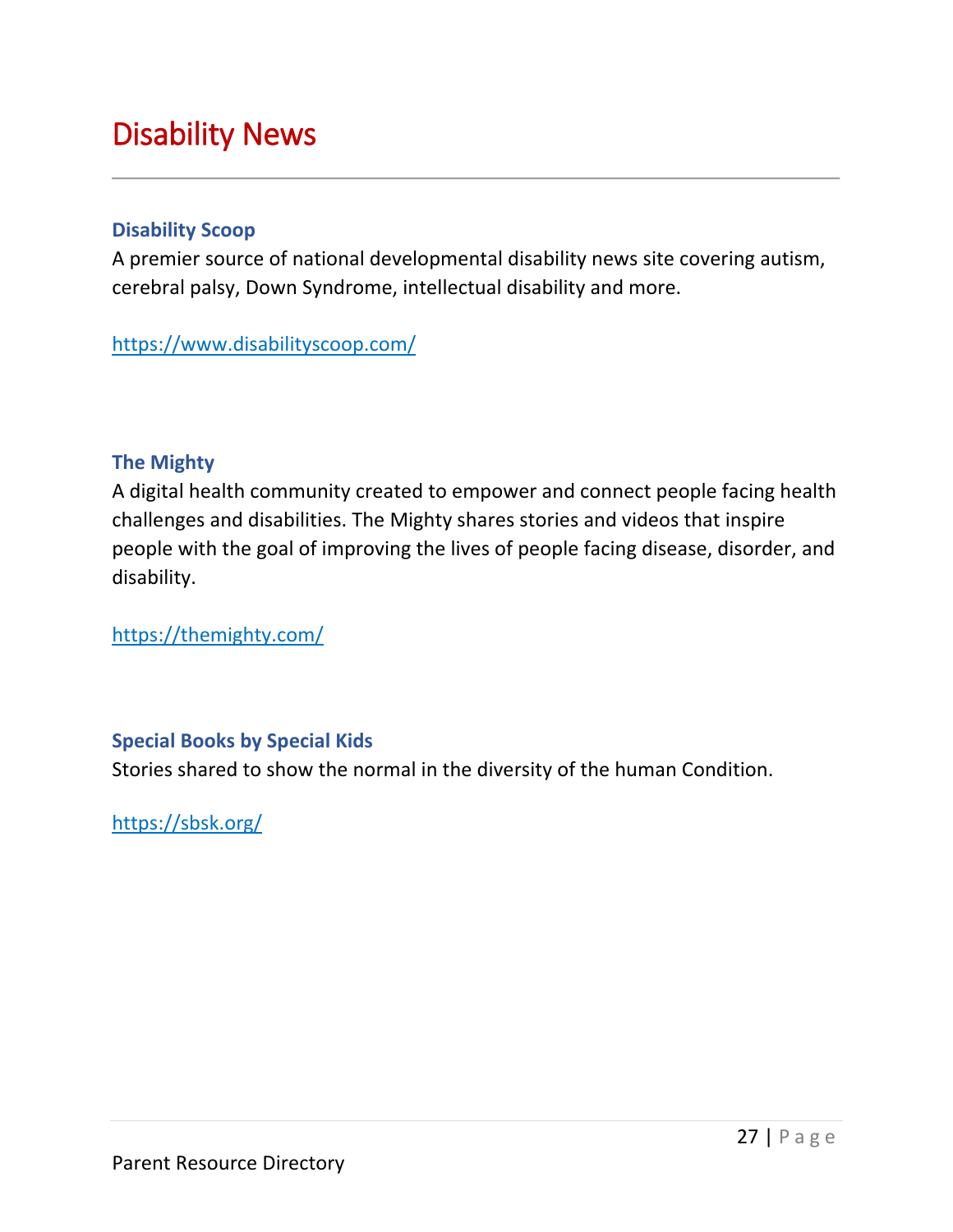# <span id="page-28-0"></span>General Resources

#### **Beach Center on Disability at KU**

The Beach Center on Disability focuses research, training, and advocacy on promoting abilities of people of all ages who experience disability in order to assure a self-determined, goal-driven, and self-selected quality of life within communities where everyone lives. The Beach Center is one of 15 centers within Life Span Institute.

https://beachcenter.lsi.ku.edu/

### **Life Course Tools**

The Charting the LifeCourse Framework was created by families to help individuals and families of all abilities and all ages develop a vision for a good life. The core belief of LifeCourse is that all people have the right to live, love, work, play and pursue their life aspirations in their community. To request a LifeCourse toolkit or to find a workshop.

https://www.lifecoursetools.com/

### **We Rock the Spectrum Kids Gym**

Committed to providing a safe, nurturing, and fun environment to foster learning, exploration and safe sensory experiences. Through our nonprofit My Brother Rocks, The Spectrum Foundation, we provide social skills groups and activities for children across the spectrum.

<http://www.werockthespectrumkansascity.com/>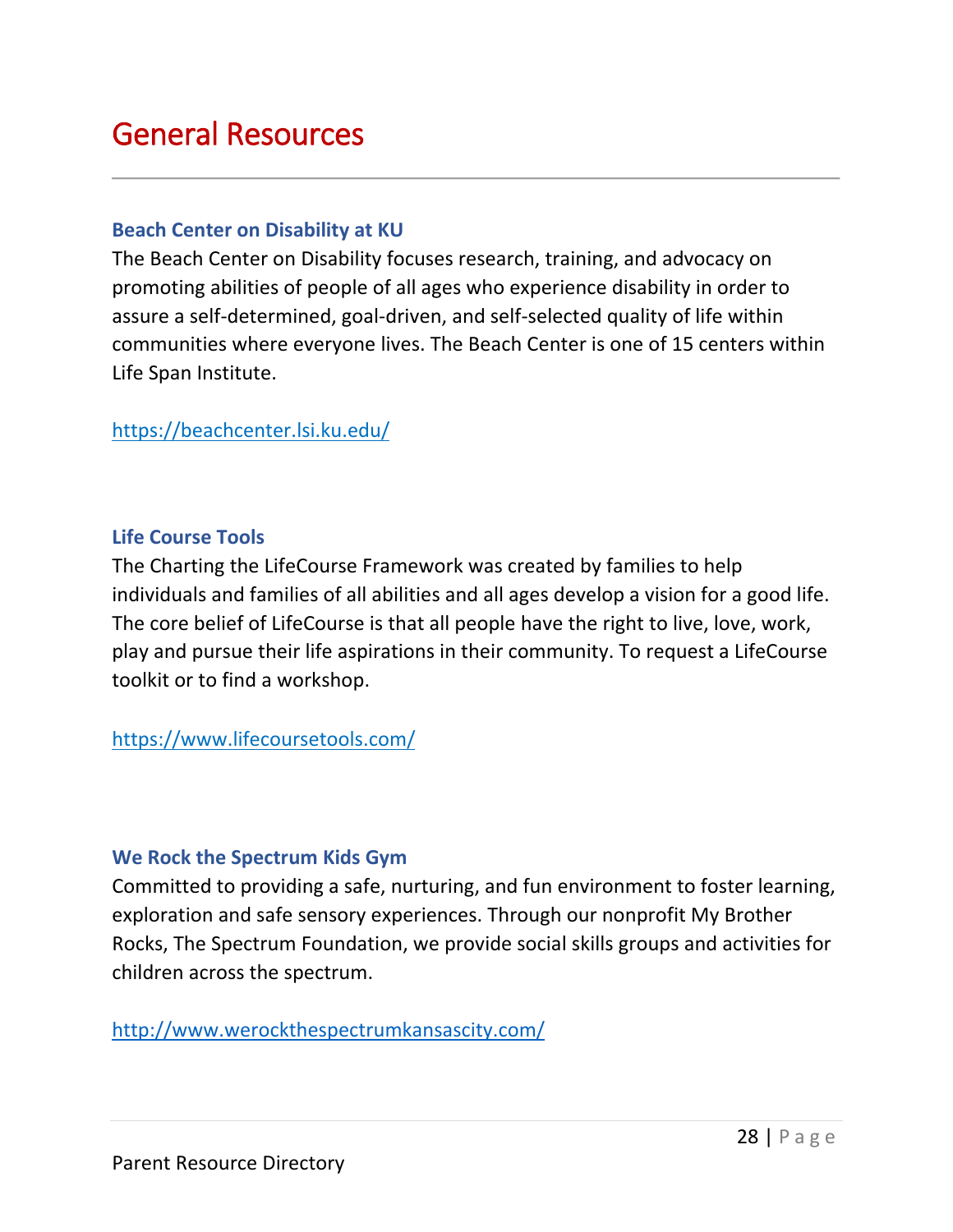# **Building a Life KU**

Building a Life is a guide for families of young adults with disabilities who are transitioning into adult life. Building a Life can help you help young adults move toward independence. The information on this site will assist with decisions ranging from where young adults can live, to how they will make a living, manage their own health and more.

# http://buildingalife.ku.edu/

### **Inclusion Connections**

Transforming our community one person, one business at a time through advocacy, education, and conversation. We are focused on bringing to light the needs of individuals with developmental disabilities, and working together to improve their lives. Using a model of peer mentorship, we are training the young people of our community to advocate for and serve those in need. As our clients and peers form real friendships, our community will become more inclusive and disability-friendly. Inclusion Connections' vision is to bring real and lasting change in the hearts and minds of our community.

### [https://ickc.org](https://ickc.org/)

### **Understood.org**

Our goal is to help the millions of parents whose children, ages 3–20, are struggling with learning and attention issues. We want to empower them to understand their children's issues and relate to their experiences. With this knowledge, parents can make effective choices that propel their children from simply coping to truly thriving .Understood is a group of 15 non-profit organizations combining efforts to provide information to parents.

### hts://www.understood.org